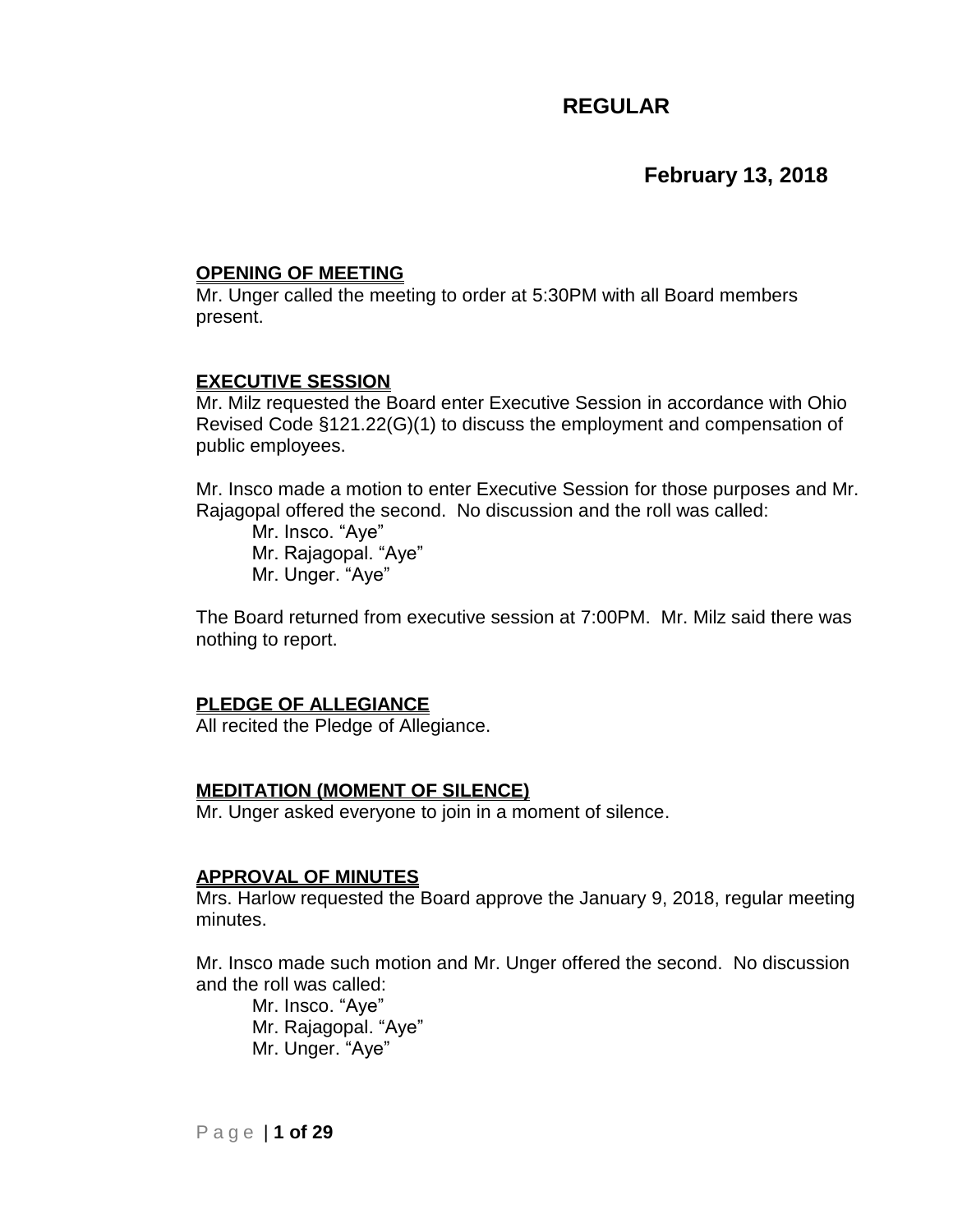### **February 13, 2018**

Mrs. Harlow requested the Board approve the January 23, 2018, special meeting minutes.

Mr. Unger made such motion and Mr. Insco offered the second. No discussion and the roll was called:

Mr. Insco. "Aye" Mr. Rajagopal. "Aye" Mr. Unger. "Aye"

Mrs. Harlow requested the Board approve the January 30, 2018, special meeting minutes.

Mr. Unger made such motion and Mr. Insco offered the second. No discussion and the roll was called:

Mr. Insco. "Aye" Mr. Rajagopal. "Aye" Mr. Unger. "Aye"

Mrs. Harlow requested the Board approve the February 5, 2018, special meeting minutes.

Mr. Unger made such motion and Mr. Insco offered the second. No discussion and the roll was called:

Mr. Insco. "Aye" Mr. Rajagopal. "Aye" Mr. Unger. "Aye"

Mrs. Harlow requested the Board approve the February 7, 2018, special meeting minutes.

Mr. Unger made such motion and Mr. Insco offered the second. No discussion and the roll was called:

Mr. Insco. "Aye" Mr. Rajagopal. "Aye" Mr. Unger. "Aye"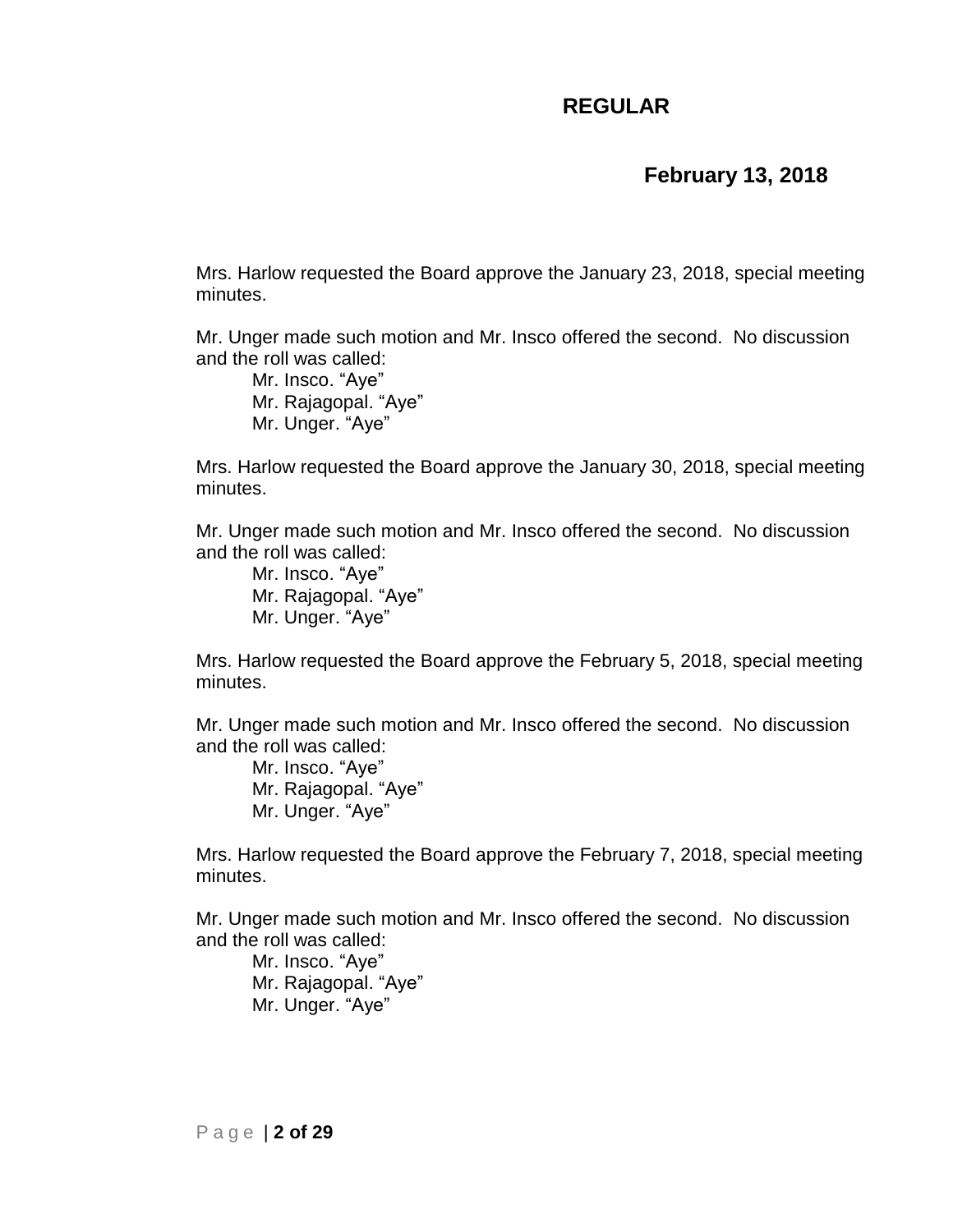### **February 13, 2018**

### **PRESENTATIONS**

**Resolution in Support of Colerain Township Police Department** Mr. Unger read Resolution 09-18, "RESOLUTION IN SUPPORT OF THE COLERAIN POLICE DEPARTMENT AS THE PRIMARY LAW ENFORCEMENT AGENCY FOR COLERAIN TOWNSHIP."

Mr. Unger made such motion and Mr. Insco offered the second.

Mr. Rajagopal said he completely supports our police officers. This supports the collective bargaining agreement with the FOP and Colerain Township. This resolution gives support to our police officers, with the great service.

Mr. Insco said he loves our police department.

The roll was called:

Mr. Insco. "Aye" Mr. Rajagopal. "Aye" Mr. Unger. "Aye"

#### **Retirement Proclamation – Captain Joseph E. Hempel**

Chief Cook recognized retired Captain Joseph E, Hempel for his 35½ years of service to the community.

Mr. Unger read the proclamation.

Chief Cook offered many thanks for his service, dedication and loyalty. He wished Captain Hempel all the best in his retirement.

#### **Years of Service Recognition**

Chief Cook presented awards and recognition of 30-years of service for Captains Christopher Ruwe and Mark Walsh.

Capt. Mark Walsh works in the community risk reduction section. We are fortunate to have him in our community with his expertise.

Capt. Chris Ruwe is the station 102 commander.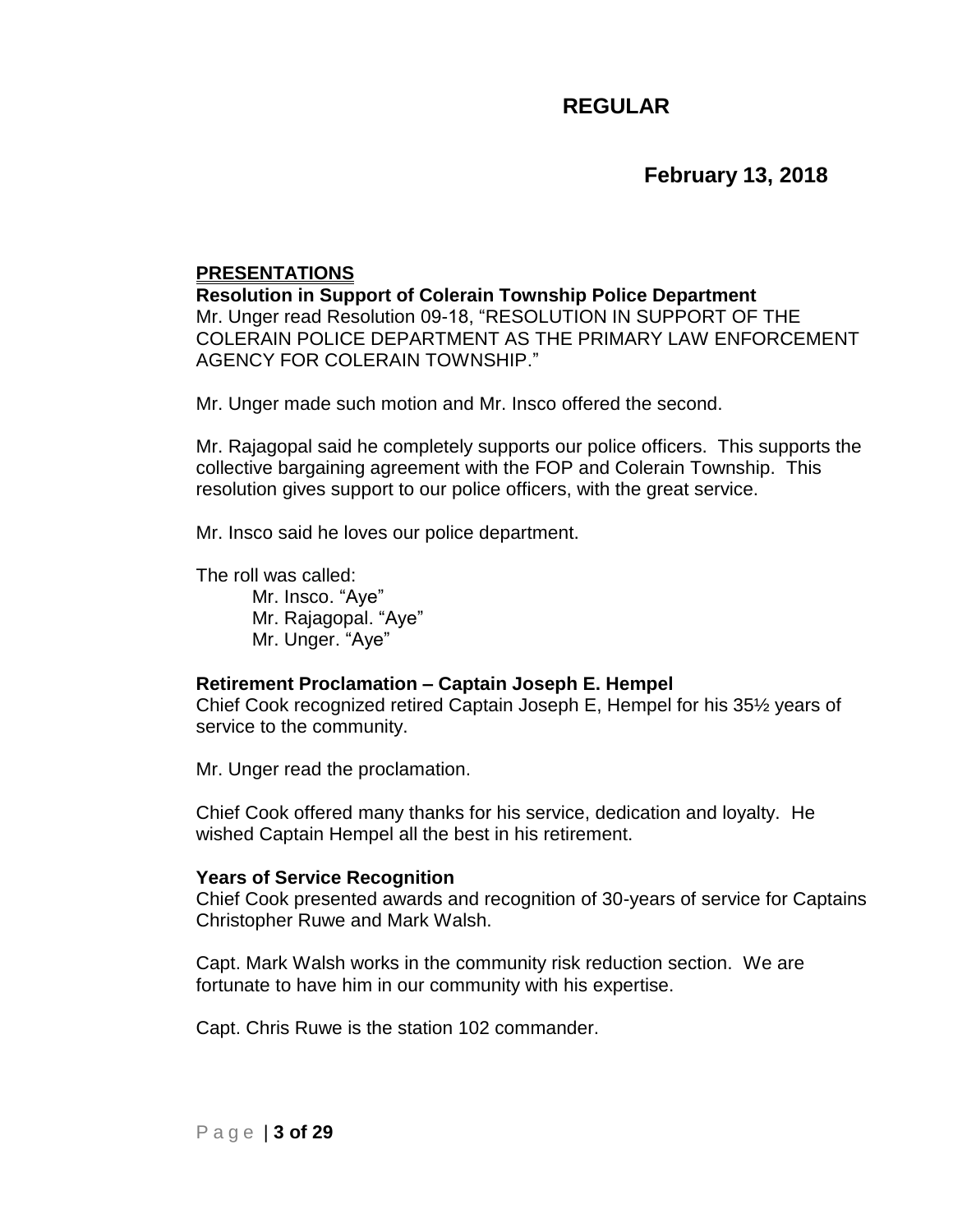### **February 13, 2018**

### **Introduction and Swearing in of Promoted Personnel**

Chief Cook introduced and administered the Oath-of-Office to new Lieutenant Nicholas Hauser approved for promotion during the December 9, 2017, Board Meeting.

Chief Cook introduced and administered the Oath-of-Office to new Career Firefighter Landen Klaber, approved for hire and promotion during the December 9, 2017, Board Meeting.

Chief Cook introduced and administered the Oath-of-Office to new Career Firefighters Ryan Lucas and Edward Shannon approved for hire and promotion during the January 9, 2018, Board Meeting.

### **Introduction of New Police Canine – Tao**

Chief Denney introduced Tao, our second canine. Tao was donated by the Matt Haverkamp Foundation, who has donated 52 canines to communities. Tao comes to us fully trained because of donations. Rob Brinkman is his handler and they will be working on tracking, apprehension, searches and drugs.

### **Police Staffing Presentation – Dr. Nicholas Corsaro, University of Cincinnati**

Chief Denney introduced Dr. Corsaro of the University of Cincinnati. His research institute works with police to prevent crime. A copy of his presentation is Attachment 1 to these minutes.

Mr. Rajagopal asked if this is done with data collected from our department. Dr. Corsaro agreed and said they signed a confidentially agreement.

Mr. Rajagopal confirmed that Dr. Corsaro's assumptions are based on data and that he has not driven with police here. Mr. Rajagopal said that he doesn't know the reality of what's happening here.

Dr. Corsaro said there is no shift relief based on the amount of time. He doesn't need to ride along to see this.

Mr. Rajagopal asked if they have worked with other townships. Dr. Corsaro said they have done more nationally than locally. This study was done via the Ohio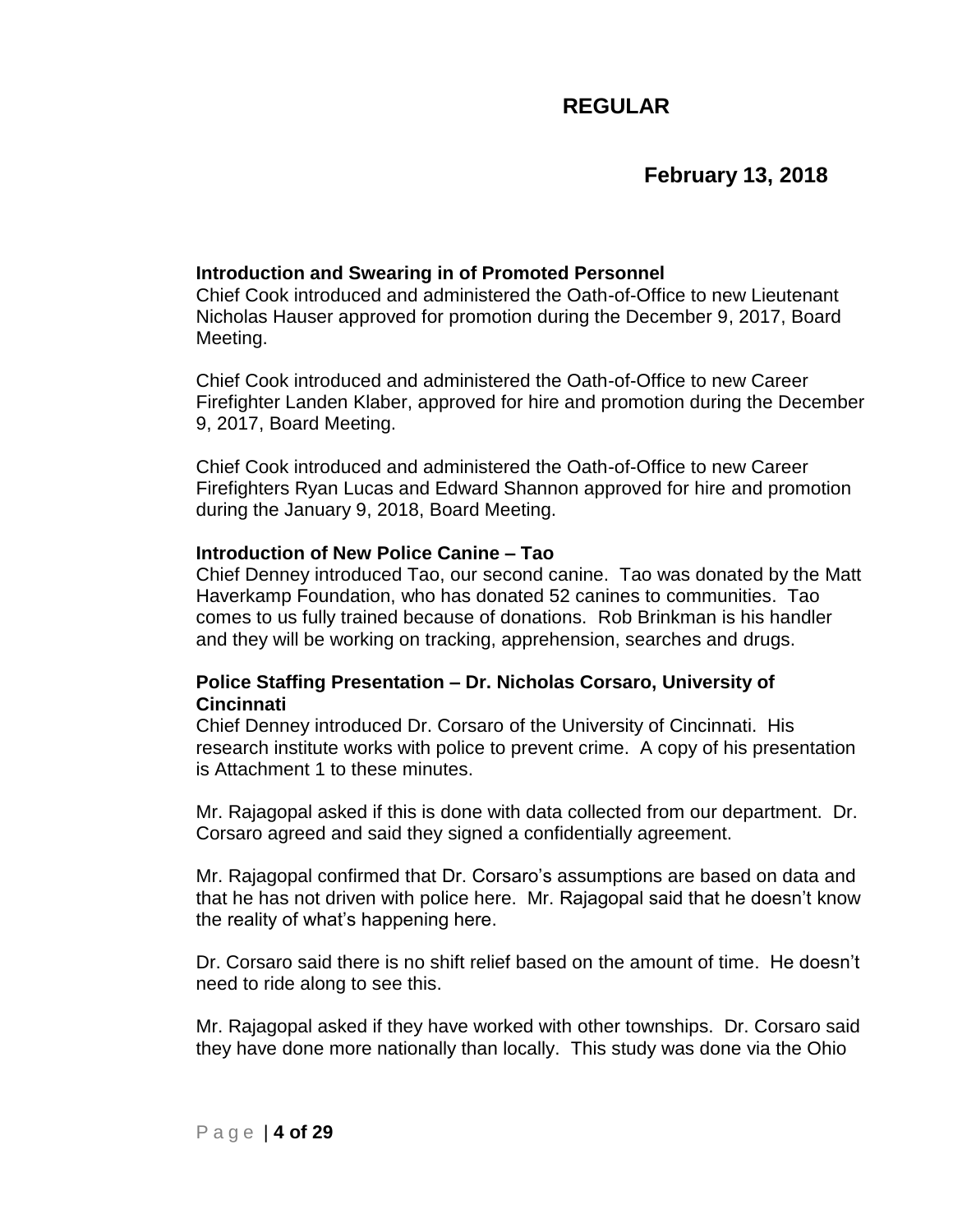### **February 13, 2018**

attorney general. Mr. Rajagopal said Colerain is very diverse as we are both rural and urban. He asked if this is based on cumulative call volume. Dr. Corsaro confirmed and said we must respond, regardless where the calls originate.

In response to Mr. Insco, Dr. Corsaro said he would be happy to work with other like-sized communities. Crime prevention is their emphasis and staffing is a piece of it. Mr. Insco said he would like to hear about this from citizens and police officers.

### **CITIZEN ADDRESS**

Debbie Craven thanked the fire department for their quick response to Merino Drive. She said there are concerns about the electric panels in homes and if they are up to date. She said owners of rental properties are not required to have electrical inspections prior to rental. She suggested Board make an ordinance on this.

Chief Cook said this fire is being investigated as electrical, but there is no determination yet. Our firefighters are not electricians so they can't inspect or assist with repair.

Bill Linville said we have received grant money to help at the Center, with kitchens and bathrooms. He said the metal exit doors are in pretty bad shape and should be replaced. Regarding the police department, he said we need to do what's best for township and not let Hamilton County tell us what to do.

Michael Inderhees spoke about the medical marijuana text amendment and said residents need safe access to medical marijuana. He said he opposes the Waycross contract as there is too much in it. He said he would prefer to see a reduction in services and prices. He thanked Mr. Schwartzhoff of his work on the SCIP grants and Mr. Milz on the CDBG.

Bruce Peirano opposes the Waycross contract and said it's more cost effective to do in house.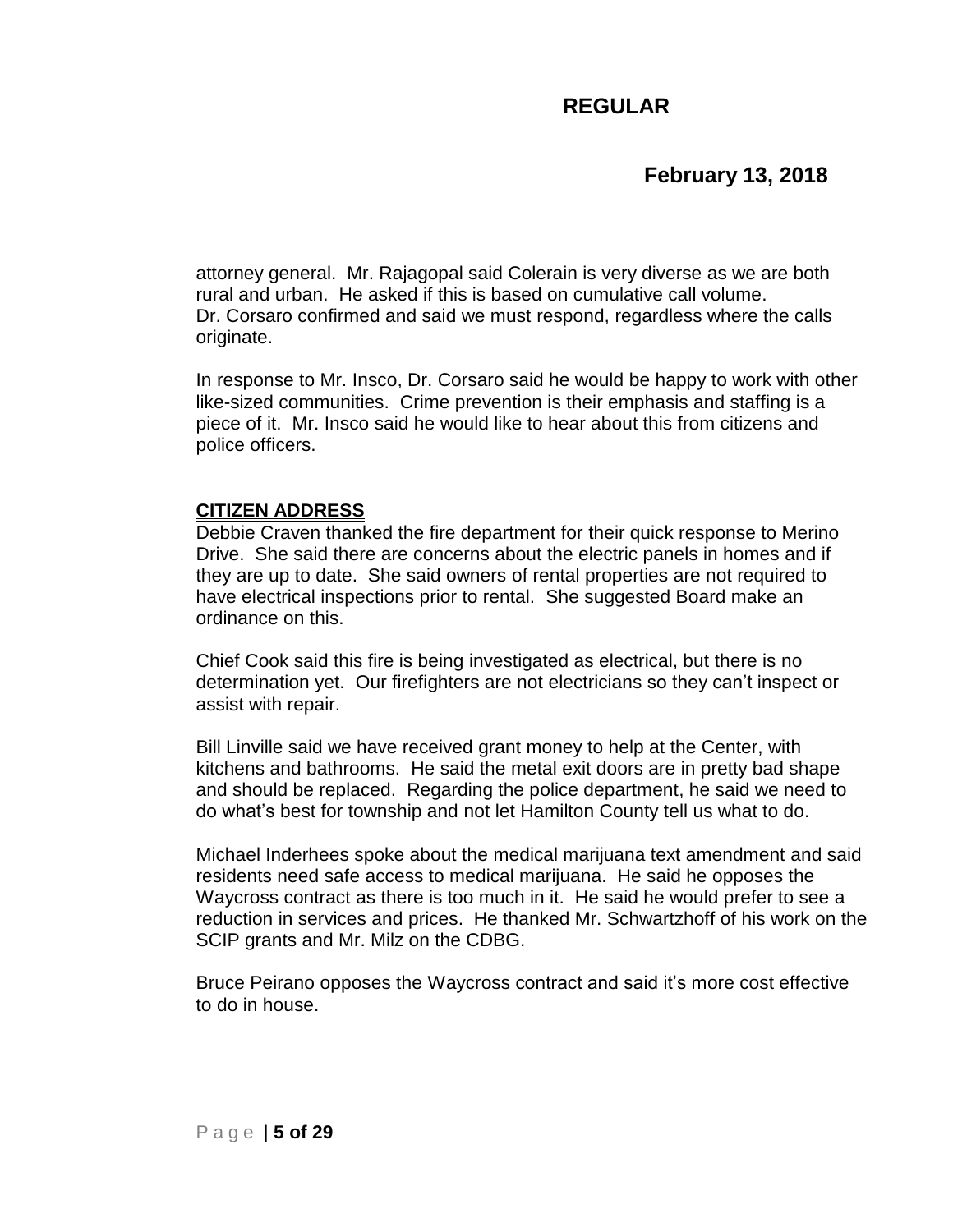## **February 13, 2018**

Nita Beckman said she will be coming to the March 28 Zoning board meeting. She said her neighbor's lights are shining in her house. She said this is a nuisance and she wants to get her neighbor's lights off of her property.

Mr. Unger said he is happy to come out to look at this.

Stephanie Wright said there was a meeting held in Columbus. Last year, Mr. Meloy had presentation about the meeting and the Board if it was informative. Mrs. Wright spoke about the "Paint the Town" program and encouraged residents to apply. She asked how many have responded so far.

Lora Dakin said 62 have applied and there are 100 available.

Mrs. Wright said this is needed throughout Township. This again goes back to rental properties and renters could not get the benefit. She asked how much is rented as opposed to owned.

Mr. Insco said many of the homes are vinyl and cannot be painted.

Mr. Unger said there is a rental property registration on county auditor website.

Mrs. Wright asked if the Board is familiar with the with policy on the procurement card. Mr. Unger said he doesn't carry one and is not familiar with the policy. Mrs. Wright asked about the number of employees who have a p-card and the procedures.

Mrs. Wright asked about the policy for employment application falsification. Mr. Barbiere said he has not seen one. Mr. Unger said that would be grounds for dismissal.

Mrs. Wright asked about the number of employees who have use of company cars for use to and from home.

Chief Denney said we have several that do. We have detectives who are called out to crime senses.

Chief Cook said the three chiefs do, as they make responses from home 24 hours.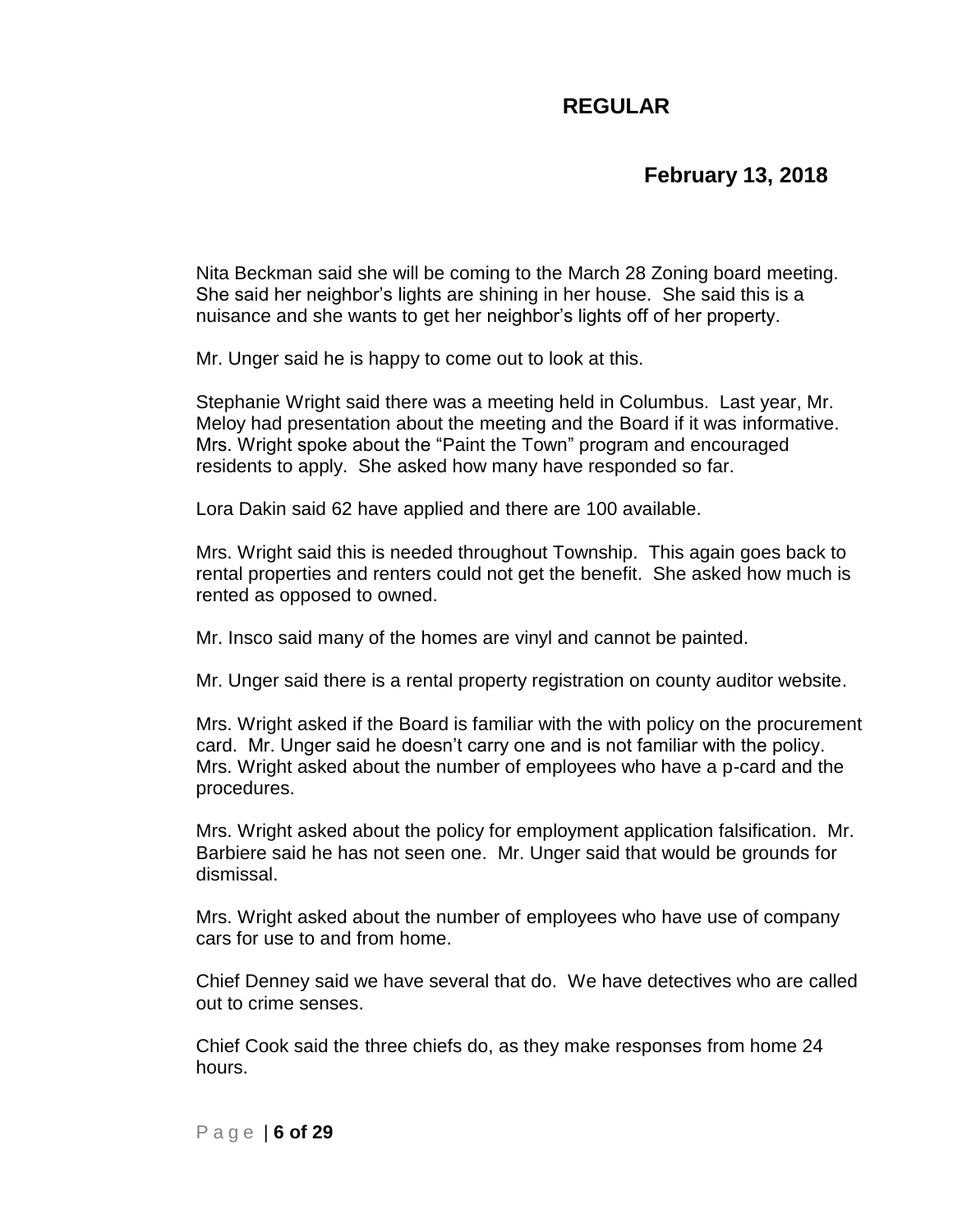### **February 13, 2018**

Mrs. Wright confirmed that these vehicles are taken outside of the township.

Mrs. Wright asked for an update on the TIF with Rumpke. Mr. Unger said it stands as passed last year. Mr. Rajagopal said the bonds have been sold. Mr. Milz said we have received the proceeds of the sale.

Mrs. Wright said that at the January meeting, it was announced that a CIC meeting would be held February 13. Mr. Milz said the CIC has no business right now. Mr. Unger said, as president of the CIC, he can schedule a meeting any time during the year. Mrs. Wright suggested the Board hold this meeting and asked when the CIC will repay the loan to the Township.

Mrs. Wright asked about a Township policy on social media. Mr. Milz said he will get an answer to her.

Mrs. Wright asked about the discrepancy in payment for the law director. She said he was over paid in 2017 and has agreed to ride over to 2018. Mr. Unger said that is his understanding. Mr. Barbiere said the Township did go over the cap and the overage has already been deducted from this year's cap.

Jim Acton thanked the Board for the change in the agenda to allow residents to say their piece at the meetings. He asked about the contract with Mr. Green for the veteran memorial. Mr. Milz said this will be voted on tonight.

Kathy Mohr said she reviewed the spreadsheet for payments of Mr. Barbiere and his firm. She said you can't tell who was overpaid from this spreadsheet. She said she received a copy of the legal bill from Barbiere to Fairfield and it was not redacted. When she received them from Colerain, it was redacted. She said this should not be attorney client privilege and citizens should have the right to see it. She said she also asked Mrs. Harlow about billing to speak to residents and this is also attorney-client privileged.

Ms. Mohr said in past years, the Board passed a resolution at the start of the year with a list of membership organizations/associations. She asked for the Board's thoughts on this. Mr. Unger said he is fine with putting this on the agenda.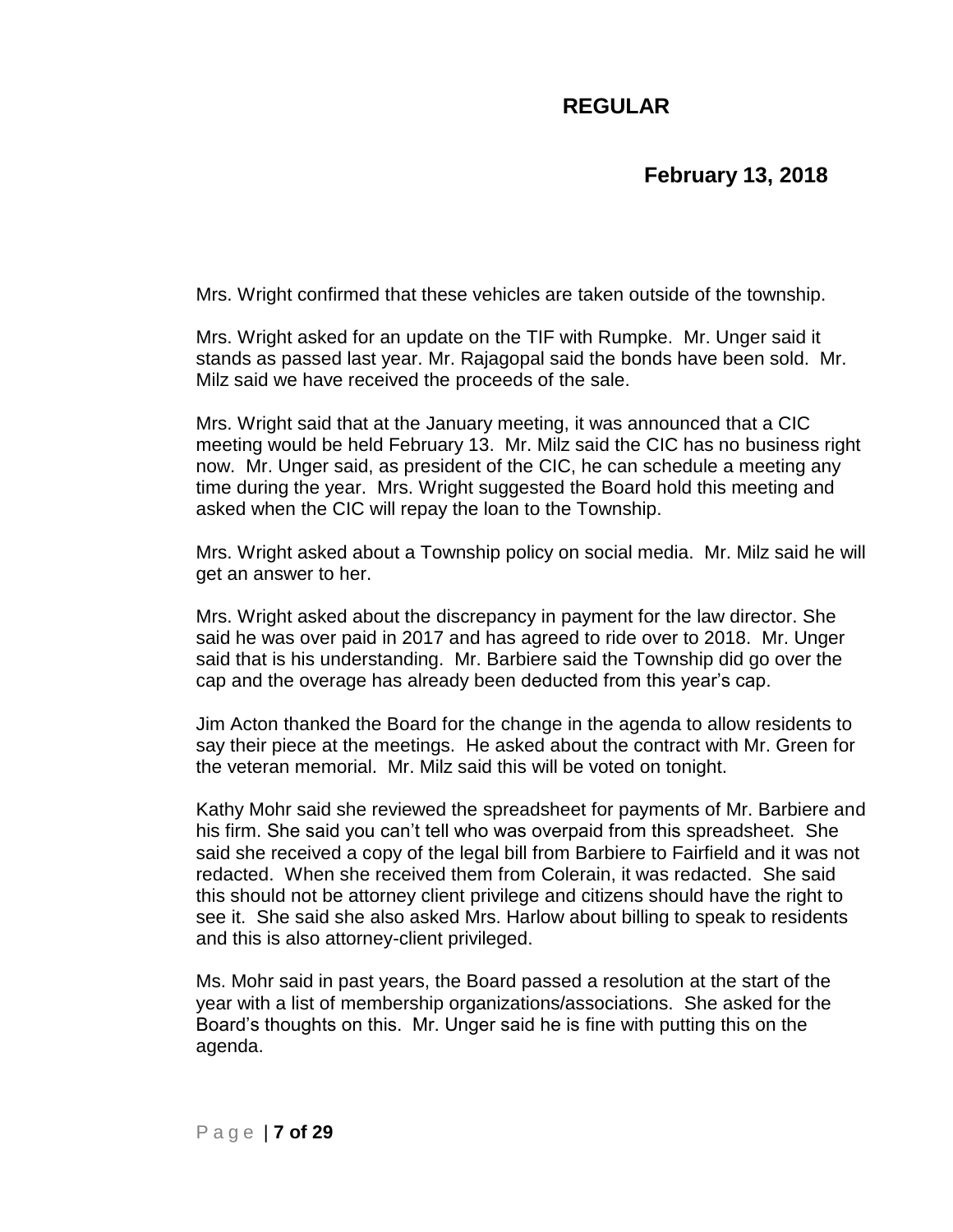### **February 13, 2018**

Ms. Mohr asked if the Board is in favor of ordering gifts to keep on hand for future uses. Mr. Unger said he might not purchase ahead.

Ms. Mohr said we didn't need a resolution in support of the police department tonight. She said she is glad to have only the police department. She said she would want a resolution to prohibit any Republican or political party from using township facilities. Mr. Insco said it would be nice to have a resolution to confirm this, but there is a time and place for everything.

Ms. Mohr said she reviewed an invoice from Hammond's Catering and there is nothing on the invoice to indicate a discount. She said there should have been an adjustment on invoice.

Ms. Mohr said the CIC should pay back the \$360,000 loan. She also said we should have a list of meeting dates for the year.

Ms. Mohr said the Board should have a policy that no gift cards be given to employees. Mr. Rowan gave out a substantial amount of gifts.

Ms. Mohr asked auxiliary police officers. Chief Denney said we do have reserve officers. We have one now. They can patrol, but do not get paid. This is approved by the Board.

Ms. Mohr asked about an invoice from Jessica Moss for GIS mapping services.

Chief Cook said this is for the station 102, Rumpke site development, regarding computer generated travel times.

Mr. Rajagopal said Mr. Barbiere is a part-time employee, paid by hourly rate. He said this is simple Roberts Rules of Order and Mr. Barbiere is not aware of what abstain means. Mr. Rajagopal said he should be aware of this, and spent taxpayers' monies to research this. He said Mr. Barbiere should have known that the Rumpke bond only needed to have two trustee signatures.

Rich McVay said he reviewed the five-year forecast. He said there is \$16 million more spent than taken in. We will need a 40-60% tax increase to cover or reduce spending. He said he doesn't believe it's in the best interest of township to have the resolution for the police department. He said we should have shared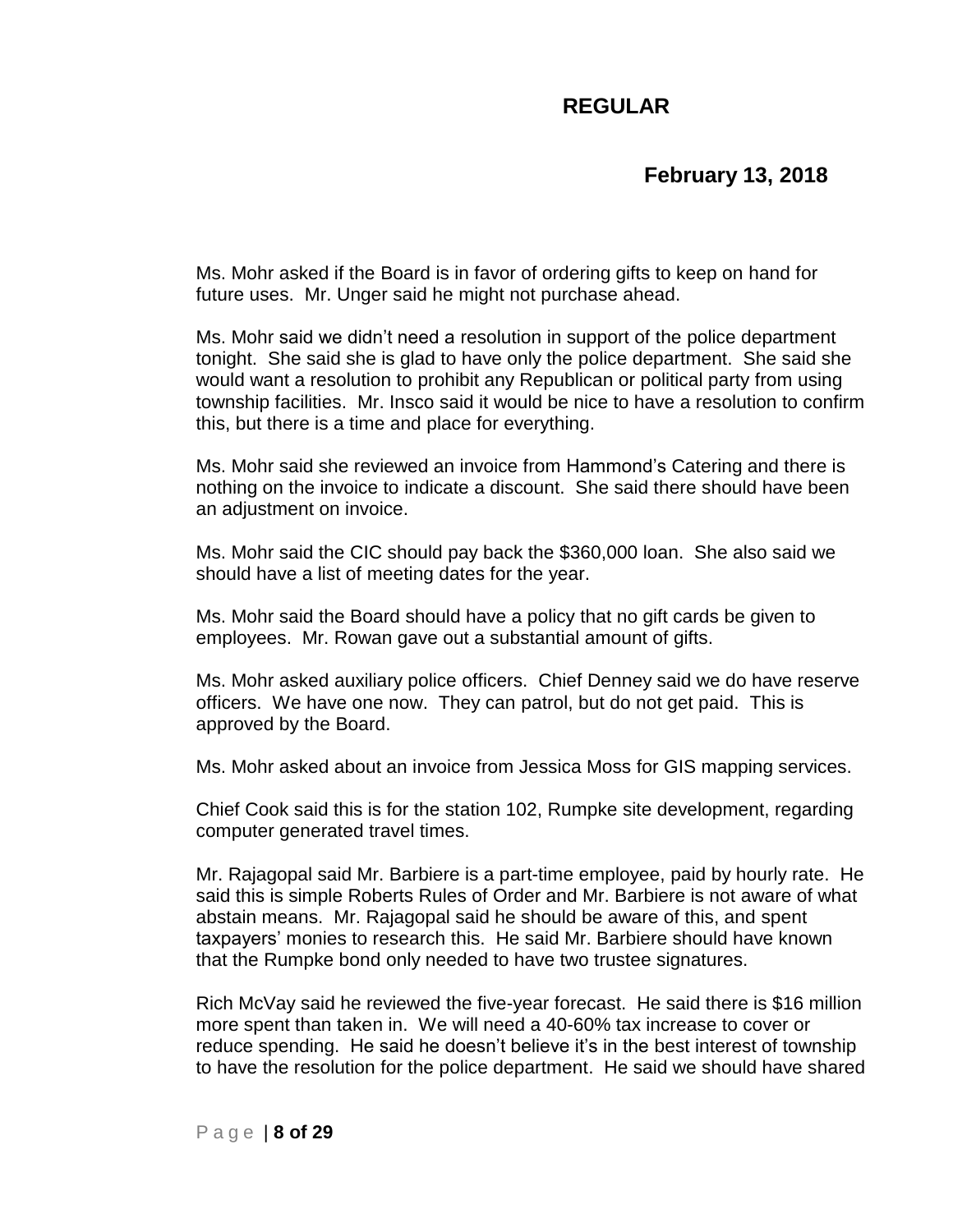## **February 13, 2018**

services with the sheriff office. The analysis didn't look at priority of the calls. We need to look at "why" the officers are busy. All calls are not the same.

Jim Acton said there are problems coming on with the veterans' memorial.

### **ADMINISTRATIVE REPORTS**

Chief Cook said they have received a FEMA grant of \$153,000 to assist in PPE equipment replacement. We will have a 10% match.

Chief Denney said Mr. McVay left before he could respond. He said Mr. McVay has compared Colerain to Green Township. He said it's not an apple to apples comparison. Where is Green's Colerain Ave.? He said we have sergeants answering calls to services and assisting young officers to evaluate or offer backup. We had two beats that had no calls for service so we re-evaluated. We now have more cops on the street than we had with the sheriff.

Chief Denney expressed his sympathy to Westerville Police and we will send representatives to the funeral. He welcomed the new community group in Groesbeck area. He said the Department hosed the Crimestoppers board meeting breakfast. He said the command staff of police and fire departments met to reaffirm their commitment to the QRT. He said Mike Owens is on the Board of the Hamilton County Police Association. He said the multi-agency civil action team was called in to action with the President Trump visit. Sgt. Cordie served as the incident commander.

Mrs. LeCount said the Board requested the code enforcement officer come to a meeting. She introduced Chris Cavallaro. She described the quarterly enforcement priorities and said we are working on the backlog of vacant inspections and focusing on litter on private property. With questions on specific concerns citizens can check the CSR link on the website.

Mr. Insco said we need to hold ODOT more accountable.

Mr. Milz said coordination goes through the roads department as they have the relationship. He said typically we wouldn't write notice of violation to ODOT or Hamilton County. Mr. Rajagopal said ODOT only wants their own people to do pick-ups.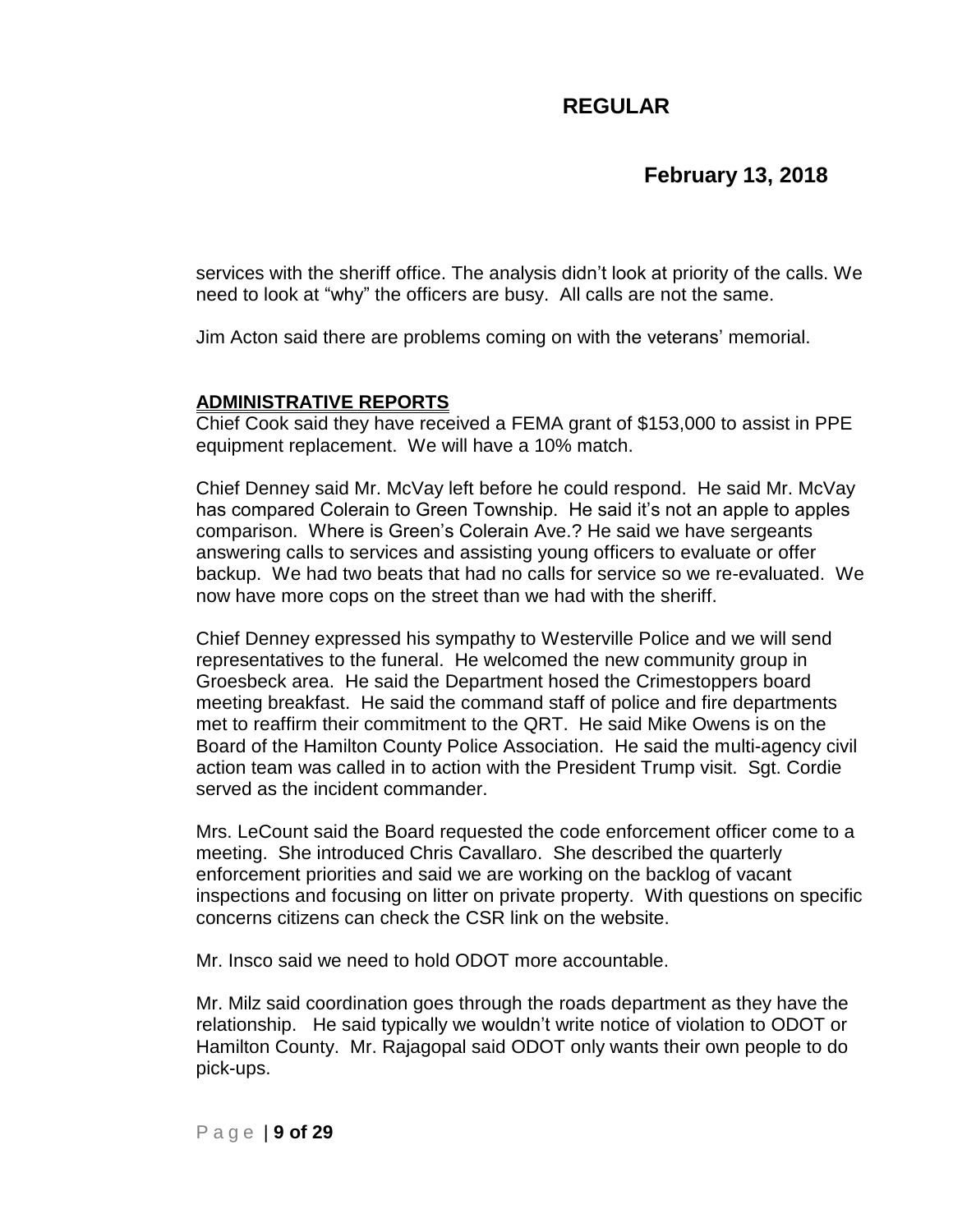## **February 13, 2018**

Mr. Schwartzhoff presented the staff report about electric service to gateways. He said they are coordinating with Duke Energy. The cost for Colerain Ave. is \$3,975 each. He recommended we get a landscape plan in place for lighting.

Mr. Insco said the Colerain Community Association and Jeffrey Allen Corporation do a great job.

Mr. Rajagopal asked about street lighting. Mr. Milz said citizens can inquire about a lighting district.

Mr. Milz said the Board passed a resolution giving him authority to sign contracts under \$7500. He provided a list of those:

- ARAB Pest Control Service Agreement 1 year
- EZ Link \$2500 Park Shelter Reservation Software
- Genesis Mechanical \$2,678 HVAC
- Genesis Mechanical \$1,450 Replace Circulating Pump for boiler
- 1 year TruGreen Lawn Care \$7,260
- Mobilcomm Police Radio Maintenance Agreement \$385

#### **NEW BUSINESS**

#### **PUBLIC SAFETY**

### **Authorization for Part-Time Employee Change of Pay Status**

Chief Cook requested authorization for a change of pay status for Amber Francis from Paramedic to the Firefighter Paramedic classification at a new pay rate of \$15.93 per hour effective Sunday, February 25th, 2018. Paramedic Francis has successfully completed all State of Ohio and Department of Fire and EMS requirements to function as a firefighter.

Mr. Unger made such motion and Mr. Insco offered the second. No discussion and the roll was called:

Mr. Insco. "Aye" Mr. Rajagopal. "Aye" Mr. Unger. "Aye"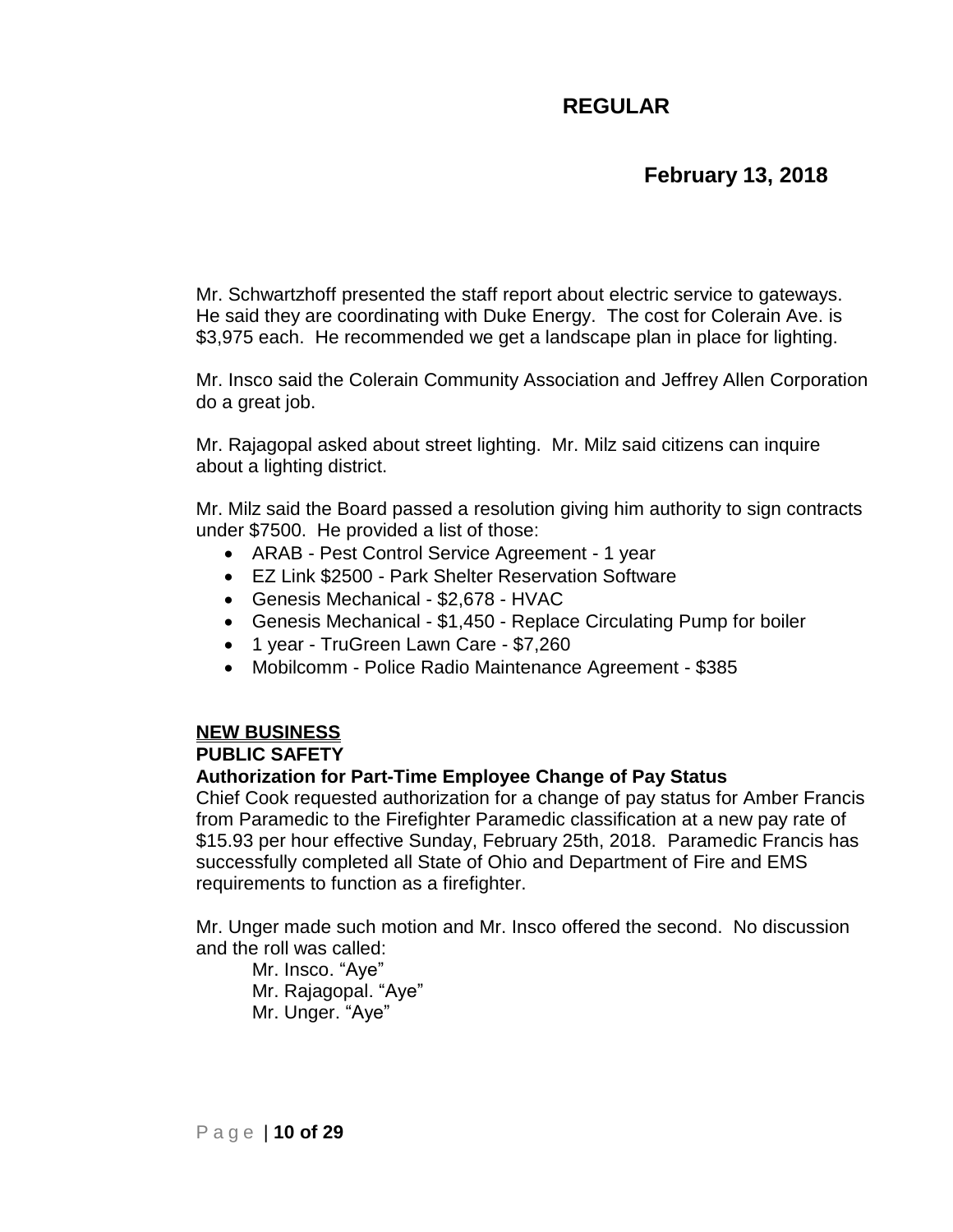## **February 13, 2018**

### **Mobilcomm Contract Resolution**

Chief Cook requested the approval of the Board of Trustees to enter into a maintenance agreement with Mobilcomm, Inc. of Cincinnati, OH for maintenance and repair of portable and mobile radio communications equipment, for a total agreement price not to exceed \$3,540.00 quarterly for one-year.

The maintenance agreement covers annual preventative maintenance that ensures frequency alignment accuracy and function, parts and labor for the Department's 142 pieces of radio communications equipment.

Mrs. Harlow said the Resolution is #10-18, "RESOLUTION AUTHORIZING ADMINISTRATOR TO EXECUTE MAINTENANCE AGREEMENT WITH MOBILCOMM."

Mr. Insco made such motion and Mr. Rajagopal offered the second. No discussion and the roll was called:

Mr. Insco. "Aye" Mr. Rajagopal. "Aye" Mr. Unger. "Aye"

### **Monetary Donation Acceptance**

Chief Cook requested authorization to accept a \$50 monetary donation (personal check) from Ms. Kwang Jo Park, 10380 Menominee Drive, Cincinnati, OH 45251 in appreciation for fire and emergency medical services provided to the community.

Mr. Insco made such motion and Mr. Unger offered the second. No discussion and the roll was called:

Mr. Insco. "Aye" Mr. Rajagopal. "Aye" Mr. Unger. "Aye"

### **Monetary Donation Acceptance**

Chief Cook requested authorization to accept a \$20 monetary donation (cash) from Mrs. Linda Davis, unknown Township address, in appreciation for emergency medical services provided to her deceased husband who passed away approximately three-years ago.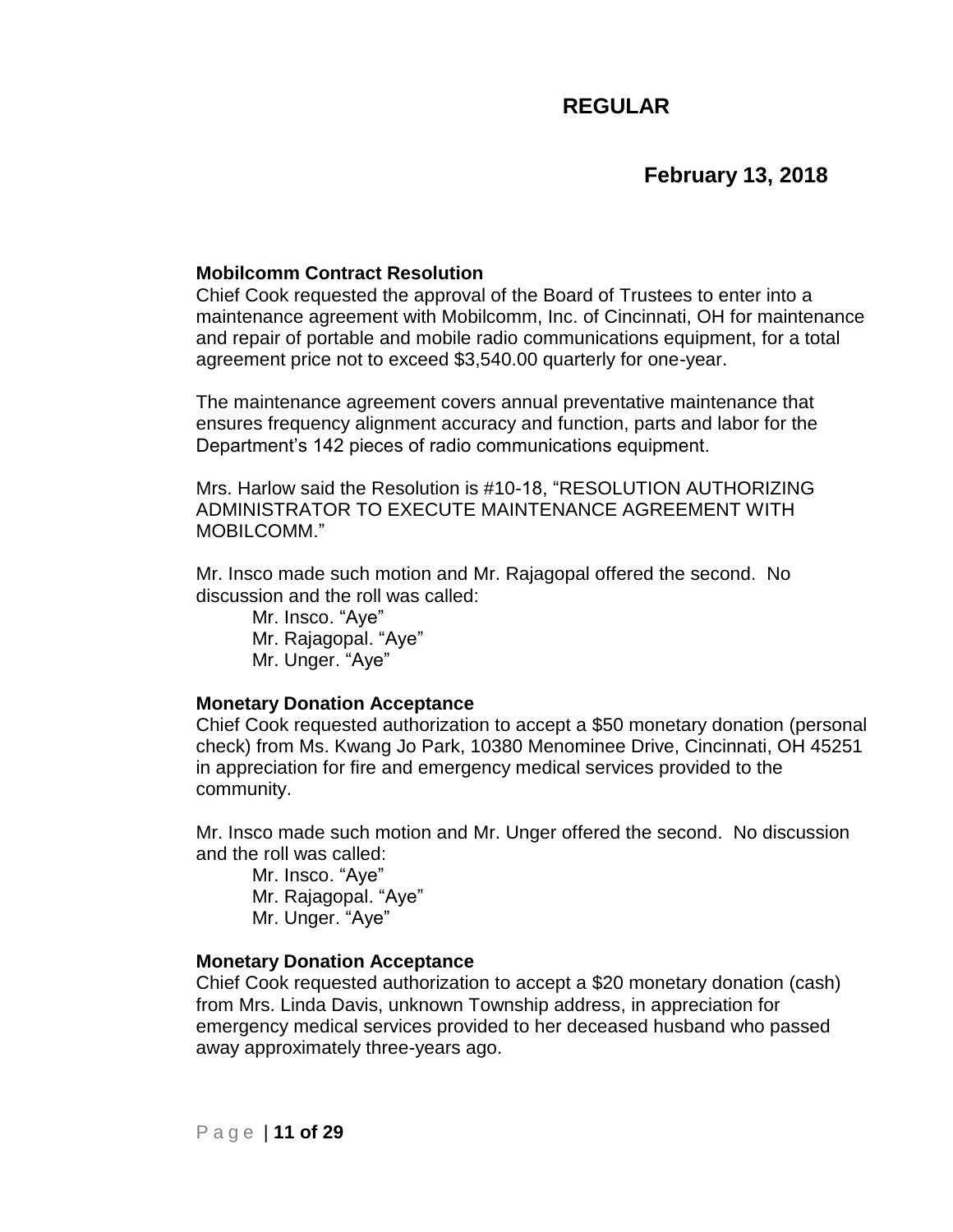### **February 13, 2018**

Mr. Insco made such motion and Mr. Rajagopal offered the second. No discussion and the roll was called:

- Mr. Insco. "Aye"
- Mr. Rajagopal. "Aye"
- Mr. Unger. "Aye"

#### **Donation Acceptance**

Chief Denney requested the Board's approval to accept a donation in the amount of \$100.00 from Dave Suder. Mr. Suder has made numerous donations to the Police Department over the past few years in appreciation of our supplying requested records.

Mr. Unger made such motion and Mr. Rajagopal offered the second. No discussion and the roll was called:

Mr. Insco. "Aye" Mr. Rajagopal. "Aye" Mr. Unger. "Aye"

#### **Donation Acceptance**

Chief Denney requested the Board's approval to accept a donation in the amount of \$100.00 from Kwang Ja Park. Ms. Park has made numerous donations to the Police Department over the past few years in appreciation of vacation checks performed on her residence

Mr. Insco made such motion and Mr. Rajagopal offered the second. No discussion and the roll was called:

Mr. Insco. "Aye" Mr. Rajagopal. "Aye" Mr. Unger. "Aye"

#### **Request Purchase**

Chief Denney requested the Board's approval to purchase four All Traffic Solutions Speed Display devices at a unit price of \$4,110 each (\$16,440.00 total). The previous Board approved a capital purchase of one speed trailer for \$15,000. Through research and while obtaining bids from several vendors, Traffic Safety Officer Patrick Quinn identified a more cost-effective way to obtain the needed equipment while providing better coverage and service to our community. Officer Quinn was able to negotiate an \$8,000 price reduction, which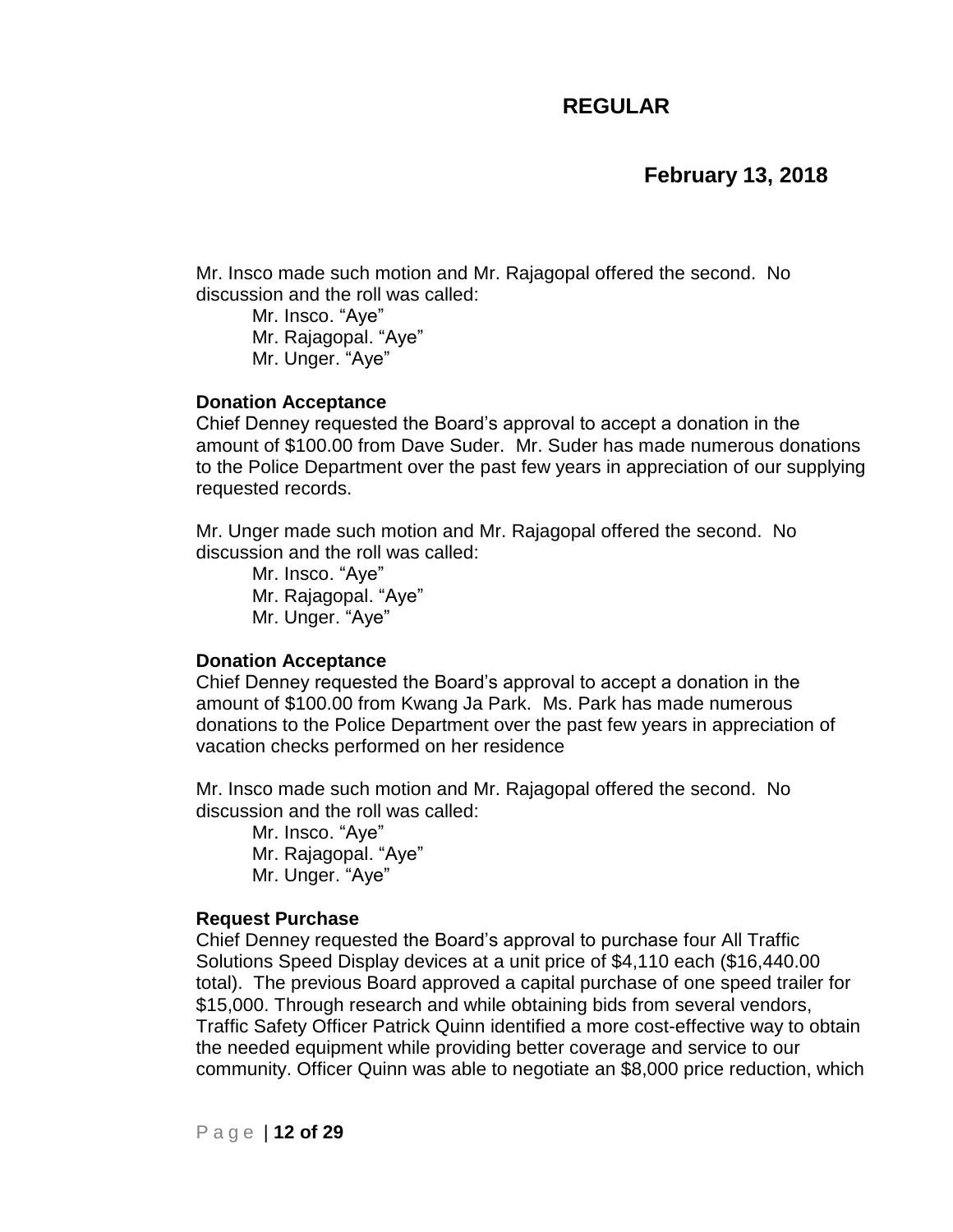## **February 13, 2018**

drastically beats any competitor's bid. We will now have the ability to place speed signs in four locations throughout the Township as opposed to just one. This is a very popular piece of equipment and our residents make many requests for this annually.

Mr. Unger made such motion and Mr. Insco offered the second.

Mr. Rajagopal made a motion to table this item. He said we need to watch spending and suggested the new administrator look at this.

Mr. Milz said this is already appropriated, not an additional expense.

There was no second to Mr. Rajagopal's motion to table, so the motion failed.

Mr. Unger suggested they place a unit on Brynside after the road resurfacing.

The roll was called:

Mr. Insco. "Aye" Mr. Rajagopal. "Aye" Mr. Unger. "Aye"

#### **Request Authorization to Increase Tow Fee**

Chief Denney requested the Board's approval to authorize an increase in the standard towing fee from \$150.00 to \$160.00. In an effort to reduce the financial impact on victims of crime, especially auto theft victims, the Colerain Police Department has changed the towing policy and waived any impound fees associated with the return of the victim's car. In order to do this, an increase in fees for all other impounds needs to be increased to counter the loss of revenue. As a reminder, only vehicles of arrested persons and vehicles needing forensic processing are impounded by the Police Department.

Mr. Insco asked if this price is high or low.

Chief Denney said we are similar to other communities.

Mr. Insco asked if we have a contract with towing companies.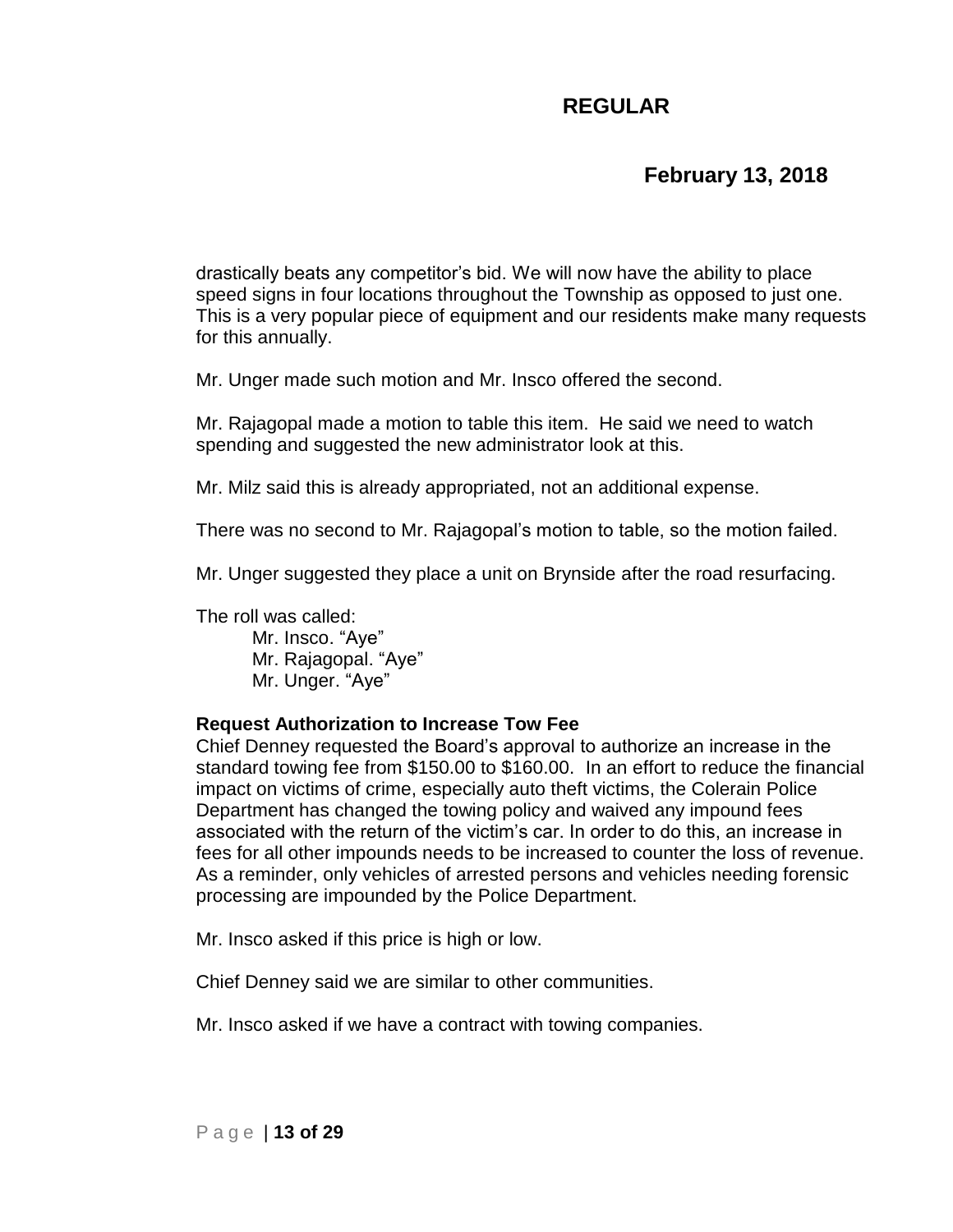## **February 13, 2018**

Chief Denney said we have a rotation with local towing companies and they offer us a 10% discount.

In response to Mr. Rajagopal, Chief Denney said we have income of about \$200,000 annually.

Mr. Insco made such motion and Mr. Unger offered the second. No discussion and the roll was called:

Mr. Insco. "Aye" Mr. Rajagopal. "Aye" Mr. Unger. "Aye"

#### **PLANNING & ZONING**

### **Text Amendment Regarding the Prohibition of Medical Marijuana Land Uses**

Mrs. LeCount requested the Board make motion for the initiation of a Text Amendment regarding the prohibition of Medical Marijuana land uses within the Township.

Recent policy announcements at the Federal level have indicated that Trump administration intends to more aggressively enforce federal laws against marijuana in states that have decriminalized its production and sale. Attorney General Jeff Sessions has rescinded the policy that discouraged federal prosecutors in most cases from bringing charges wherever the drug is legal under state laws. Due to this policy update, it appears appropriate for Colerain Township to initiate a Text Amendment to the Zoning Resolution to prohibit the uses related to cultivation, processing, or retail dispensing of medical marijuana within the Township. Once initiated by this Board, this Text Amendment would be sent to the Hamilton County Regional Planning Commission for review and recommendation to the Colerain Township Zoning Commission. The Zoning Commission will hold a Public Hearing on the case and then make a recommendation back to this Board of Trustees for a second Public Hearing and final decision.

Mr. Unger made such motion and Mr. Insco offered the second.

Mr. Unger said there is a great discrepancy between federal and local law.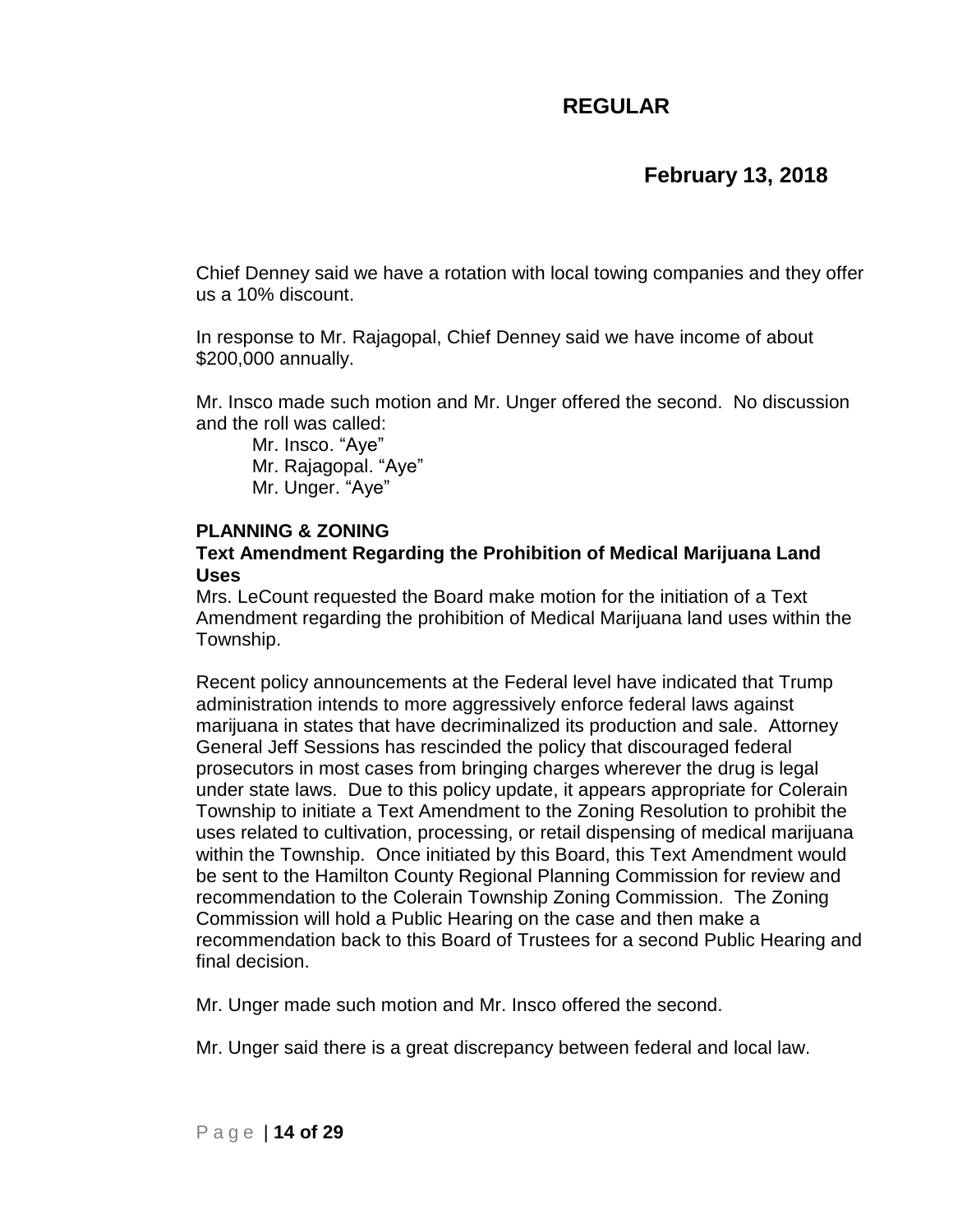**February 13, 2018**

The roll was called: Mr. Insco. "Aye" Mr. Rajagopal. "Aye" Mr. Unger. "Aye"

**Approval of Resolution to Remove Assessment from 10217 Season Drive** Mrs. LeCount requested the Board approve Resolution #11-18, "RESOLUTION REMOVING ALL TOWNSHIP LIENS, ASSESSMENTS, PENALTIES AND INTEREST AGAINST 10217 SEASON DRIVE IDENTIFIED AS HAMILTON COUNTY PARCEL #510-0113-0071-00." This resolution is being recommended to remove the assessment which was mistakenly placed on 10217 Season Drive by way of an inaccurate parcel identification number for another property with the same numerical address.

Mr. Insco made such motion and Mr. Unger offered the second. No discussion and the roll was called:

Mr. Insco. "Aye" Mr. Rajagopal. "Aye" Mr. Unger. "Aye"

### **Approval of Resolution Amending Colerain Township Sidewalk Plan**

Mrs. LeCount recommend approval of resolution to update the Colerain Township Sidewalk Plan to include language describing the applicability of the policy. The resolution is #12-18, "RESOLUTION MAKING FURTHER AMENDMENTS TO COLERAIN TOWNSHIP SIDEWALK PLAN."

This resolution is being recommended to update the current sidewalk waiver policy to include details regarding the applicability of the policy. With several recent zoning applications, a lack of clarity in this policy has been highlighted and it is Staff's intention to ensure consistent and appropriate application of this policy to all zoning certificate applications. Specifically, individual single family residential developments on large lots which have not been included in a platted subdivision have come into question with the very significant cost to an individual home owner for the construction (or waiver fee) for sidewalks in areas of the Township where this policy does not make the most sense.

Mr. Unger made such motion and Mr. Rajagopal offered the second. No discussion and the roll was called: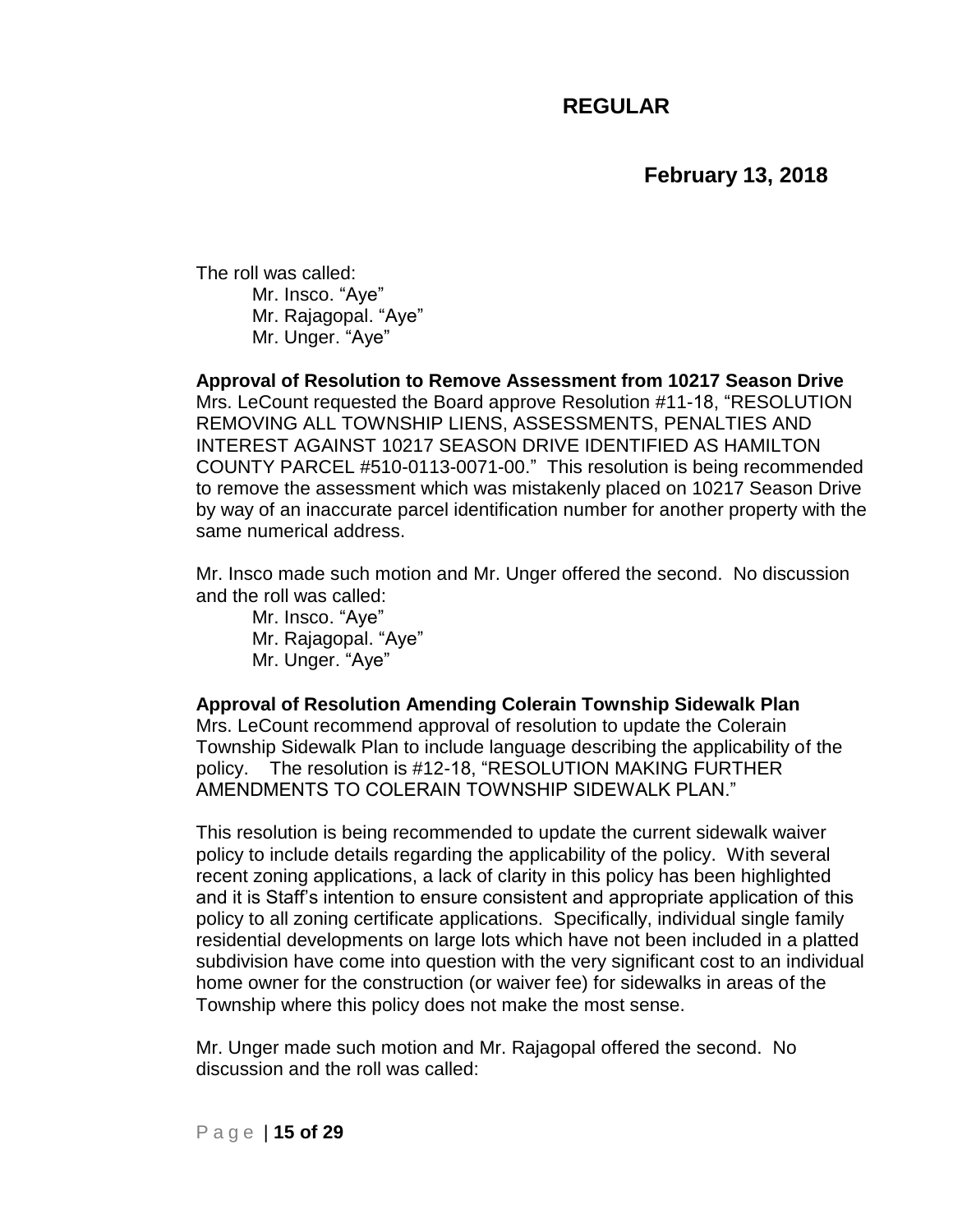**February 13, 2018**

Mr. Insco. "Aye" Mr. Rajagopal. "Aye" Mr. Unger. "Aye"

#### **PUBLIC SERVICES Donation Acceptance**

Mr. Schwartzhoff requested the Board's approval to accept a donation in the amount of \$100.00 from Edward and Bernice Waltz. The Waltzs have made numerous donations to the Public Services over the past few years to purchase Mutt Mitt bags.

Mr. Insco made such motion and Mr. Unger offered the second. No discussion and the roll was called:

Mr. Insco. "Aye" Mr. Rajagopal. "Aye" Mr. Unger. "Aye"

### **Request Authorization to Award Paving Project Bids**

Mr. Schwartzhoff recommended the lowest bidder that met the criteria set out in the Plans and Specifications. He requested authority to sign contracts for Byrneside/Acre/Gardenia SCIP Project; Royal Heights Subdivision SCIP Project; 2018 Road Paving Project. The SCIP Projects are receiving 50% funding from our grant. The projects are:

| Project                | Contractor          | Cost           |
|------------------------|---------------------|----------------|
| 18-1 Road Improvements | Adleta Construction | \$1,250,000    |
| SCIP18-2 Brynside/Acre | Fred A Neumann      | \$2,685,326.72 |
| <b>SCIP 18-3</b>       | Rack & Ballauer     | \$5,311,790.88 |
| Royal Heights          |                     |                |

Mr. Unger made such motion and Mr. Insco offered the second.

Mr. Unger thanked Mr. Schwartzhoff for his work on obtaining the grants. He said the Board of Trustees was originally called "road trustees," so we have an obligation to make this significant investment in our community.

The roll was called: Mr. Insco. "Aye"

P a g e | **16 of 29**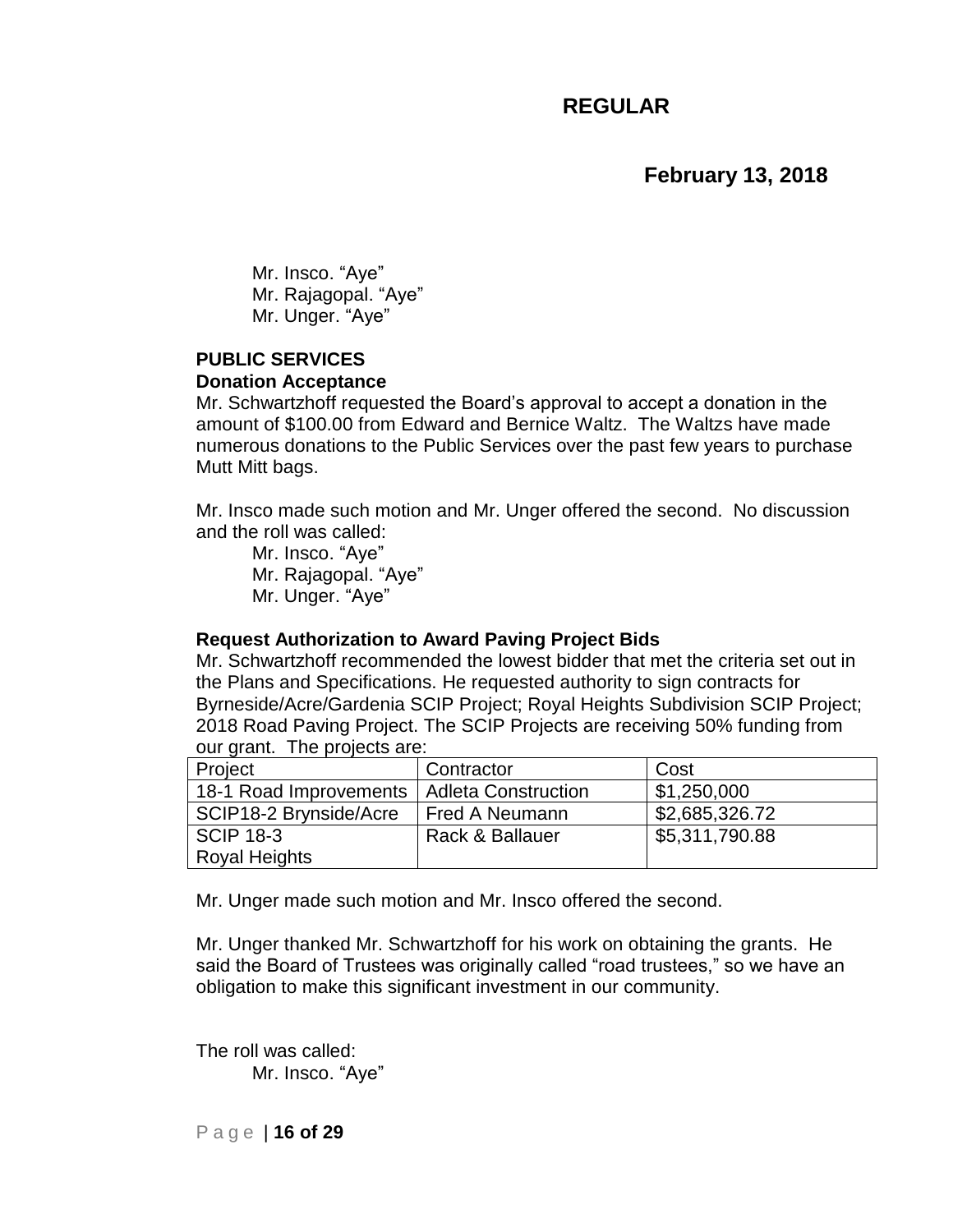**February 13, 2018**

Mr. Rajagopal. "Aye" Mr. Unger. "Aye"

### **ADMINISTRATION Motion Accepting Resignation**

Mr. Milz requested the Board offer a motion accepting the resignation of Frank Birkenhauer from the Tax Incentive Review Committee. Mr. Birkenhauer has offered his resignation due to other commitments.

Mr. Insco made such motion and Mr. Rajagopal offered the second. No discussion and the roll was called:

Mr. Insco. "Aye"

Mr. Rajagopal. "Aye"

Mr. Unger. "Aye"

### **Motion Appointing to Tax Incentive Review Committee**

Mr. Milz requested the Board appoint Rachel McKinney to serve as a member of the Tax Incentive Review Committee. Ms. McKinney has an interest and educational background in public administration. She currently serves on the Township's Steering Committee for Energy Planning.

Mr. Insco made such motion and Mr. Rajagopal offered the second. No discussion and the roll was called:

Mr. Insco. "Aye" Mr. Rajagopal. "Aye" Mr. Unger. "Aye"

### **Memorandum of Understanding with AFSCME Collective Bargaining Unit**

Mr. Milz requested the Board offer a motion authorizing the execution of a memorandum of understanding with AFSCME Collective Bargaining Unit. A typographical error was found in Appendix 1 of the AFSCME contract related to the dollar-per-hour value of the negotiated increased wage. The MOU honors the percentage increase that was negotiated and alters the dollar-per-hour value to accurately reflect that percentage increase.

Mr. Insco made such motion and Mr. Unger offered the second. No discussion and the roll was called:

Mr. Insco. "Aye"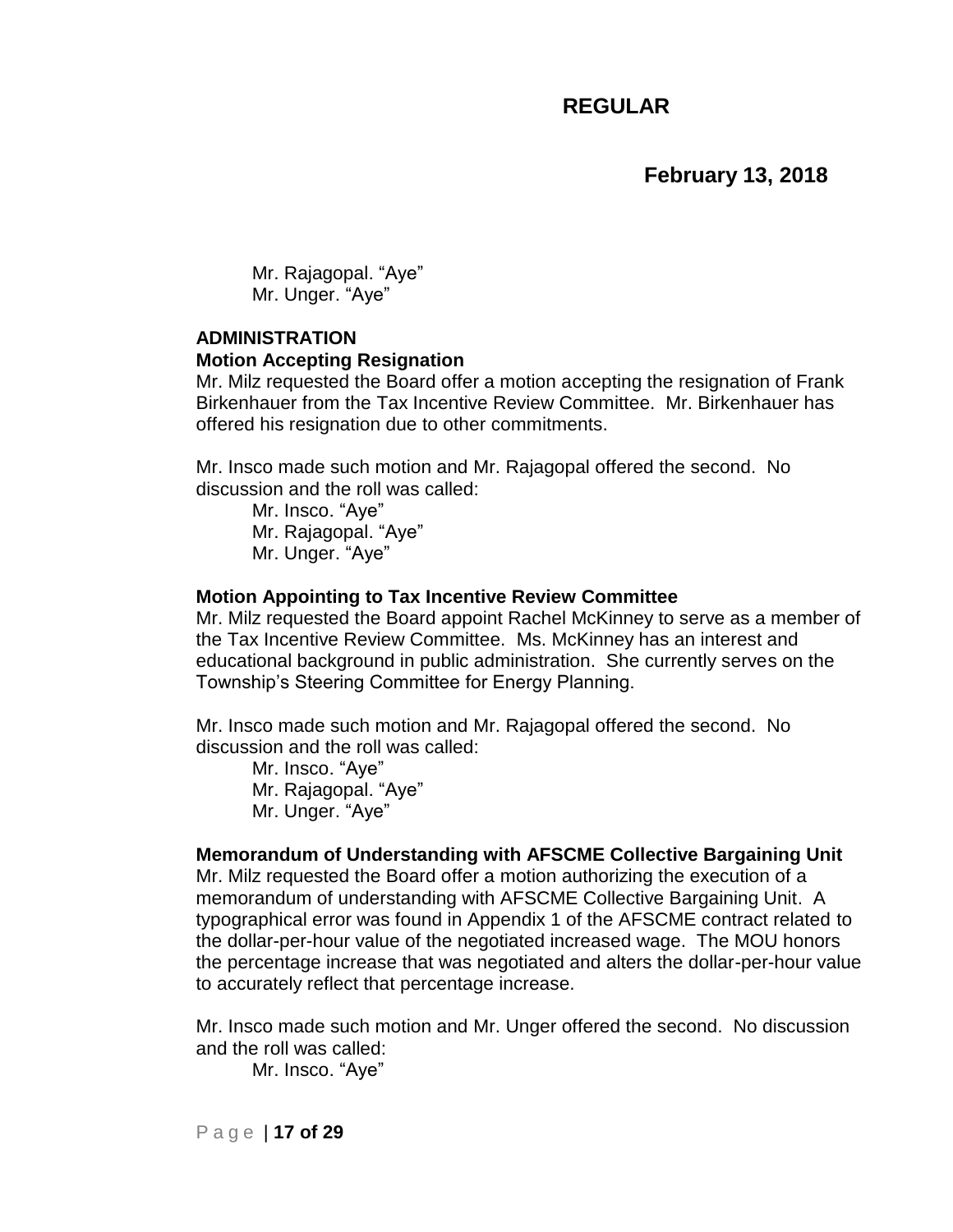### **February 13, 2018**

Mr. Rajagopal. "Aye" Mr. Unger. "Aye"

### **Resolution Removing Lighting District Assessment**

Mr. Milz requested the Board approve Resolution 13-18, "RESOLUTION REMOVING THE ASSESSMENT FROM PARCEL # 510-0343-0132-00 OWNED BY THE HAMILTON COUNTY BOARD OF COUNTY COMMISSIONERS." A parcel of land owned by the Board of County Commissioners as right-of-way was erroneously included in the lighting district established for Magnolia Woods. This resolution will remove the parcel from the district.

Mr. Insco made such motion and Mr. Rajagopal offered the second. No discussion and the roll was called:

Mr. Insco. "Aye" Mr. Rajagopal. "Aye" Mr. Unger. "Aye"

#### **Development Agreement for Veteran's Memorial**

Mr. Milz said at the December 12, 2017 Board of Trustees meeting the Board approved a motion setting aside space in Colerain Park for a veterans' memorial to be constructed at no cost to the Township by a non-profit organization led by Chris Green. Mr. Green requested approval by the township for the project be provided to him in writing. Further, Mr. Green has requested that the location of the project be changed from Colerain Park to the Senior Center due to concerns of vandalism.

The Development Agreement outlines the responsibilities of the developer and of the township in the execution of the project.

The Resolution is #14-18, "RESOLUTION AUTHORIZING ADMINISTRATOR TO EXECUTE DEVELOPMENT AGREEMENT."

Mr. Unger made such motion and Mr. Rajagopal offered the second.

Mr. Rajagopal said Mr. Green has a big passion and it's good to recognize veterans. He said Mr. Acton is also a veteran and worked on the memorial at the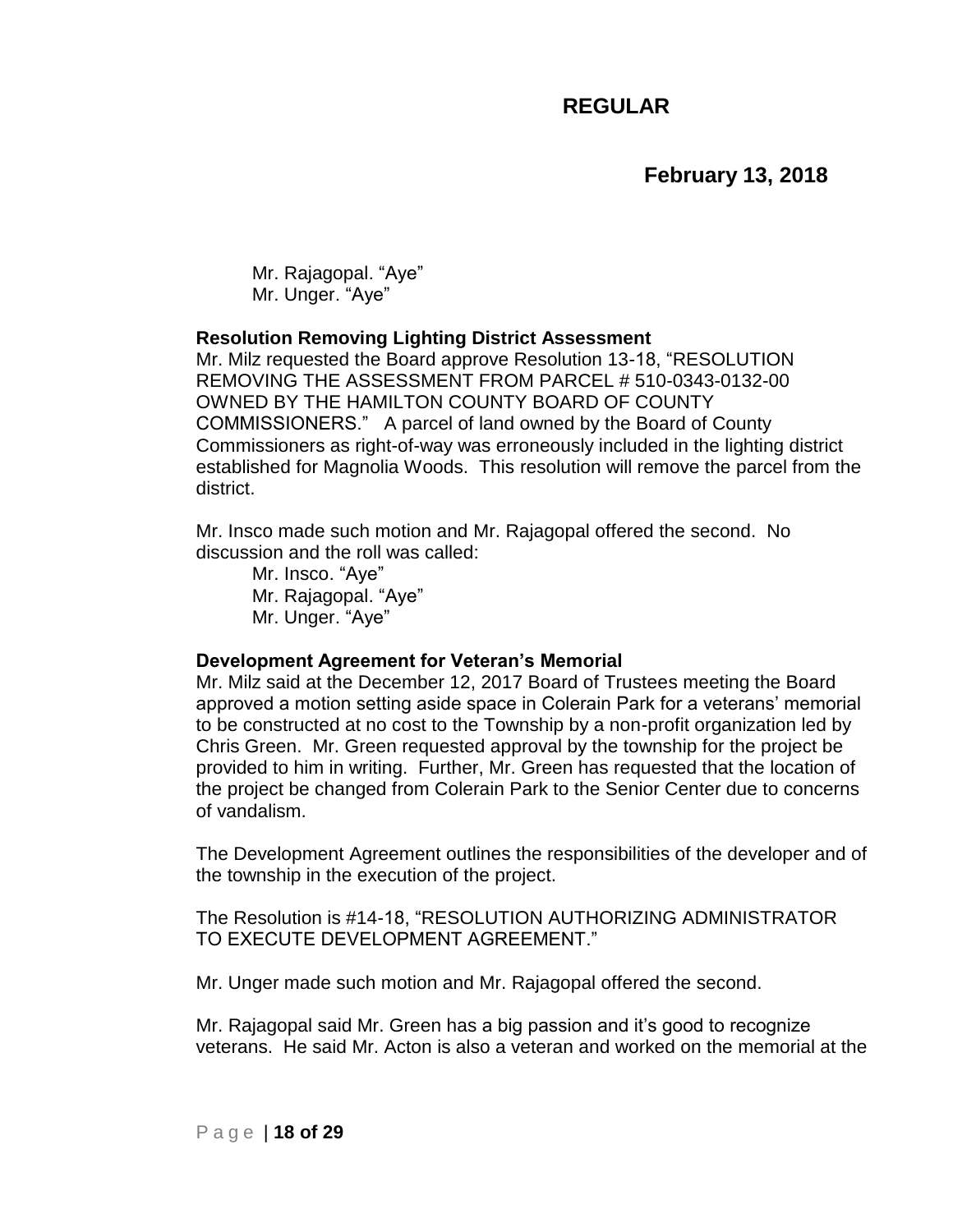## **February 13, 2018**

corner of Springdale and Colerain. He would like to see cooperation between them.

Mr. Insco said he likes the new location better.

The roll was called: Mr. Insco. "Aye" Mr. Rajagopal. "Aye" Mr. Unger. "Aye"

### **Contract with Community Programming Board Regional Council of Governments**

Mr. Milz said the Board desires to use the services of Waycross Community Media to produce and cablecast/webcast township public meetings. Waycross has submitted a proposal to provide those services at a cost of \$55,000 per year with a \$1,500 installation fee. The term of the contract is one year and Waycross would be able to begin producing and cablecasting/webcasting at the regular March Board meeting.

The Resolution is #15-18, "RESOLUTION AUTHORIZING ADMINISTRATOR TO EXECUTE AGREEMENT WITH COMMUNITY PROGRAMMING BOARD REGIONAL COUNCIL OF GOVERNMENTS."

Mr. Unger made such motion and Mr. Insco offered the second.

Mr. Insco recognized Jason [Grzegorek,](mailto:jason@waycross.org) from Waycross, who is in attendance. He said the quality from Waycross is good and when we did it ourselves, it was sufficient. He said we need to benchmark with viewership data. He said he supports giving more transparency and wants to support Mr. Unger's constituents.

Mr. Rajagopal said he admires Mr. Unger's interest and passion for transparency, but the existing arrangement seems to be working. It's a lot of money and our neighborhoods need this money. We need to save.

Mr. Unger said this is paid by the government video provider fee, an unvoted fee of about \$717,000.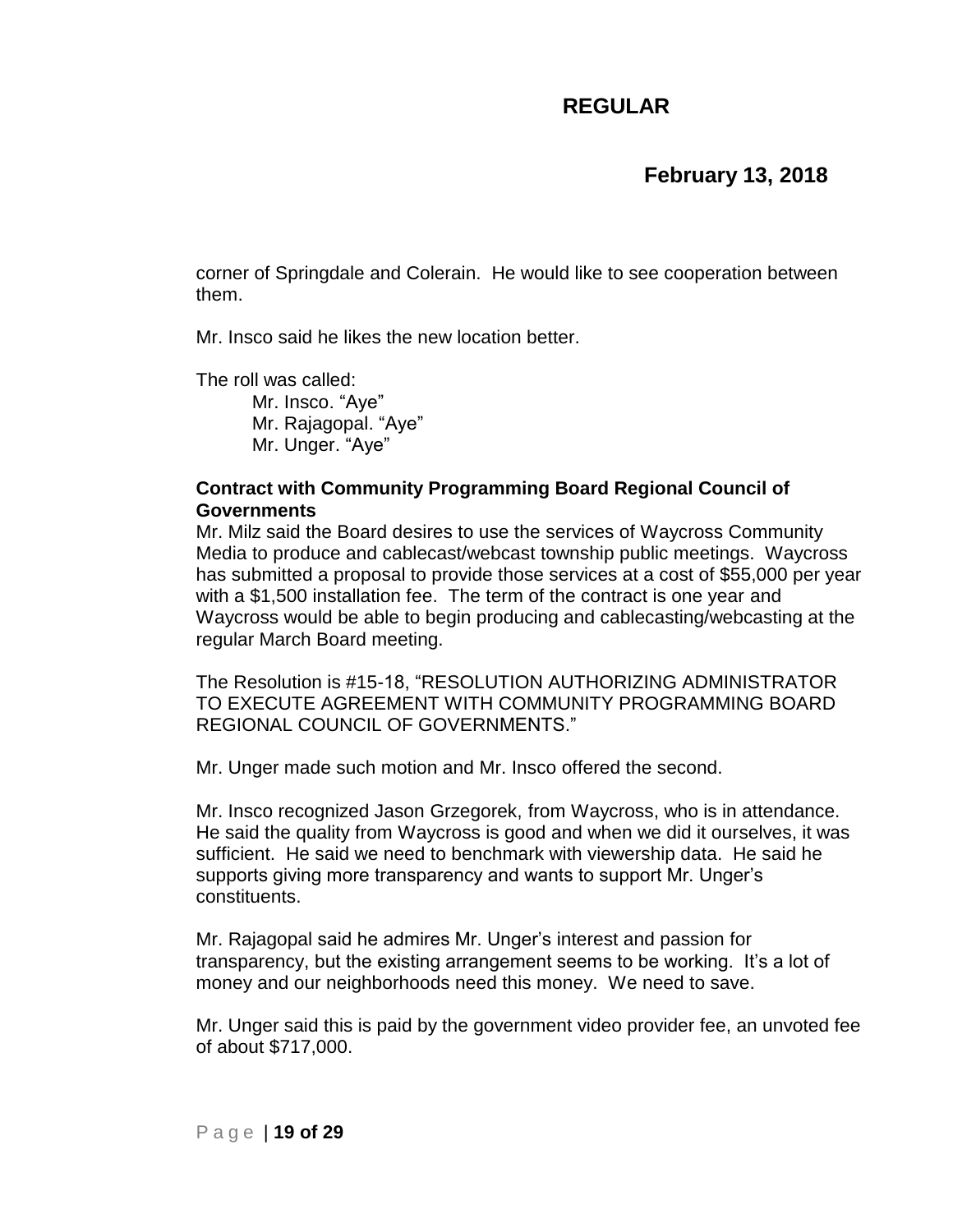**February 13, 2018**

The roll was called: Mr. Insco. "Aye" Mr. Rajagopal. "Nay" Mr. Unger. "Aye"

### **FISCAL OFFICER REPORT**

### **Approval of Payroll, Purchase Orders and Receipts**

Mrs. Harlow asked for approval of payroll, purchase orders, and receipts. Mr. Unger made such motion and Mr. Insco offered the second. No discussion and the roll was called:

Mr. Insco. "Aye"

Mr. Rajagopal. "Aye"

Mr. Unger. "Aye"

### The following receipts were recorded in January 2018:

| Receipt# | <b>Source</b>                                                           | <b>Account Code</b> | <b>Amount</b> | <b>Total Receipt</b> | <b>Purpose</b>                                |
|----------|-------------------------------------------------------------------------|---------------------|---------------|----------------------|-----------------------------------------------|
| 1-2018   | <b>COLERAIN</b><br><b>TOWNSHIP POLICE</b><br><b>DEPARTMENT</b>          | 2081-302-0000       | \$211.15      | \$211.15             | <b>IMPOUND LOT</b>                            |
|          | <b>COLERAIN</b>                                                         |                     |               |                      |                                               |
| 2-2018   | <b>TOWNSHIP POLICE</b><br><b>DEPARTMENT</b>                             | 2081-302-0000       | \$7,787.00    | \$11,542.59          | <b>IMPOUND LOT &amp;</b><br><b>OTHER MISC</b> |
| 2-2018   | <b>COLERAIN</b><br><b>TOWNSHIP POLICE</b><br><b>DEPARTMENT</b>          | 2081-892-0000       | \$612.40      | \$11,542.59          | <b>IMPOUND LOT &amp;</b><br><b>OTHER MISC</b> |
| 2-2018   | <b>COLERAIN</b><br><b>TOWNSHIP POLICE</b><br><b>DEPARTMENT</b>          | 2081-892-0502       | \$3,143.19    | \$11,542.59          | <b>IMPOUND LOT &amp;</b><br><b>OTHER MISC</b> |
|          | <b>COLERAIN</b>                                                         |                     |               |                      |                                               |
| 3-2018   | <b>TOWNSHIP FIRE &amp;</b><br><b>EMS DEPARTMENT</b>                     | 2111-302-0000       | \$60.00       | \$60.00              | <b>FEES</b>                                   |
| 4-2018   | <b>DUSTY RHODES.</b><br><b>HAMILTON COUNTY</b><br><b>AUDITOR</b>        | 2081-401-0000       | \$2,846.65    | \$2,846.65           | <b>COURT FINES-DEC</b><br>17                  |
| 5-2018   | <b>COLERAIN</b><br><b>TOWNSHIP</b><br><b>COMMUNITY</b><br><b>CENTER</b> | 2912-802-0299       | \$2,200.00    | \$2,200.00           | <b>HALL RENTALS</b>                           |
|          |                                                                         |                     |               |                      |                                               |
| 6-2018   | RUMPKE WASTE,<br><b>INCORPORATED</b>                                    | 1000-802-0000       | \$1,500.00    | \$1,500.00           | <b>RENTAL - JAN 18</b>                        |
| 7-2018   | RUMPKE WASTE,<br><b>INCORPORATED</b>                                    | 1000-302-0101       | \$882.78      | \$882.78             | <b>TIPPING FEES-</b><br>OCT <sub>17</sub>     |
| 8-2018   | <b>COLERAIN</b><br><b>TOWNSHIP POLICE</b><br><b>DEPARTMENT</b>          | 2081-302-0000       | \$602.55      | \$602.55             | <b>IMPOUND LOT</b>                            |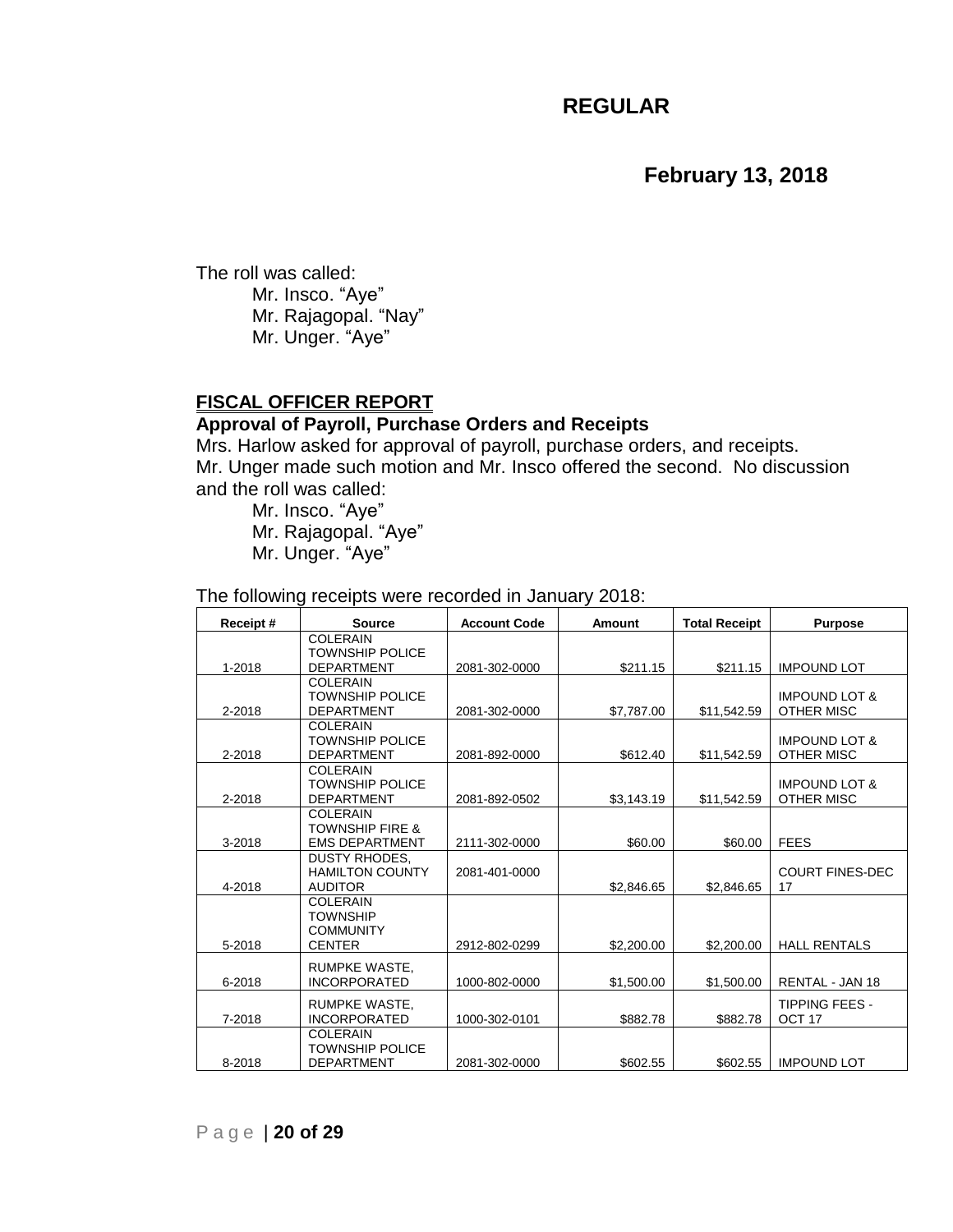|         | <b>COLERAIN</b><br><b>TOWNSHIP POLICE</b>           |               |             |             | <b>IMPOUND LOT,</b><br>FINES, & OTHER    |
|---------|-----------------------------------------------------|---------------|-------------|-------------|------------------------------------------|
| 9-2018  | <b>DEPARTMENT</b>                                   | 2081-302-0000 | \$4,095.00  | \$39,826.85 | <b>MISC</b>                              |
|         | <b>COLERAIN</b>                                     |               |             |             | <b>IMPOUND LOT.</b>                      |
| 9-2018  | <b>TOWNSHIP POLICE</b><br>DEPARTMENT                | 2081-401-0000 | \$157.50    | \$39,826.85 | FINES, & OTHER<br><b>MISC</b>            |
|         | <b>COLERAIN</b>                                     |               |             |             | <b>IMPOUND LOT,</b>                      |
|         | <b>TOWNSHIP POLICE</b>                              |               |             |             | FINES, & OTHER                           |
| 9-2018  | <b>DEPARTMENT</b>                                   | 2081-892-0000 | \$2,256.00  | \$39,826.85 | <b>MISC</b>                              |
|         | <b>COLERAIN</b><br><b>TOWNSHIP POLICE</b>           |               |             |             | <b>IMPOUND LOT,</b><br>FINES, & OTHER    |
| 9-2018  | DEPARTMENT                                          | 2081-892-0502 | \$33,108.35 | \$39,826.85 | <b>MISC</b>                              |
|         | <b>COLERAIN</b>                                     |               |             |             | <b>IMPOUND LOT,</b>                      |
|         | <b>TOWNSHIP POLICE</b>                              |               |             |             | <b>FINES, &amp; OTHER</b>                |
| 9-2018  | <b>DEPARTMENT</b><br><b>COLERAIN</b>                | 2261-401-0000 | \$130.00    | \$39,826.85 | <b>MISC</b><br><b>IMPOUND LOT,</b>       |
|         | <b>TOWNSHIP POLICE</b>                              |               |             |             | FINES, & OTHER                           |
| 9-2018  | <b>DEPARTMENT</b>                                   | 2271-401-0000 | \$80.00     | \$39,826.85 | <b>MISC</b>                              |
|         | <b>COLERAIN</b>                                     |               |             |             |                                          |
| 10-2018 | <b>TOWNSHIP FIRE &amp;</b><br><b>EMS DEPARTMENT</b> | 2111-302-0000 | \$710.00    | \$1,130.00  | <b>FEES</b>                              |
|         | <b>COLERAIN</b>                                     |               |             |             |                                          |
|         | <b>TOWNSHIP FIRE &amp;</b>                          |               |             |             |                                          |
| 10-2018 | <b>EMS DEPARTMENT</b>                               | 2281-302-0000 | \$420.00    | \$1,130.00  | <b>FEES</b>                              |
|         | <b>COLERAIN</b><br><b>TOWNSHIP ZONING</b>           |               |             |             |                                          |
| 11-2018 | <b>DEPARTMENT</b>                                   | 2181-301-0000 | \$3,860.00  | \$3,860.00  | FEES, VFPR                               |
|         |                                                     |               |             |             | SIMPLERECYCLING                          |
| 12-2018 | <b>SIMPLERECYCLING</b><br>COI FRAIN                 | 1000-892-0000 | \$26.05     | \$26.05     | <b>DEC-17</b>                            |
|         | <b>TOWNSHIP POLICE</b>                              |               |             |             |                                          |
| 13-2018 | <b>DEPARTMENT</b>                                   | 2081-539-0503 | \$1,275.00  | \$1,275.00  | <b>MISC</b>                              |
|         | <b>COLERAIN</b>                                     |               |             |             |                                          |
| 14-2018 | <b>TOWNSHIP POLICE</b><br><b>DEPARTMENT</b>         | 2081-302-0000 | \$975.31    | \$975.31    | <b>IMPOUND LOT</b>                       |
|         | <b>COLERAIN</b>                                     |               |             |             |                                          |
|         | <b>TOWNSHIP POLICE</b>                              |               |             |             |                                          |
| 15-2018 | <b>DEPARTMENT</b>                                   | 2081-302-0000 | \$236.90    | \$236.90    | <b>IMPOUND LOT</b>                       |
|         | <b>COLERAIN</b><br><b>TOWNSHIP POLICE</b>           |               |             |             | <b>IMPOUND LOT,</b><br>DONATIONS, &      |
| 16-2018 | <b>DEPARTMENT</b>                                   | 2081-302-0000 | \$5,739.31  | \$9,004.20  | OTHER MISC                               |
|         | <b>COLERAIN</b>                                     |               |             |             | <b>IMPOUND LOT.</b>                      |
|         | <b>TOWNSHIP POLICE</b>                              |               |             |             | DONATIONS, &                             |
| 16-2018 | <b>DEPARTMENT</b><br><b>COLERAIN</b>                | 2081-801-0503 | \$100.00    | \$9.004.20  | <b>OTHER MISC</b><br><b>IMPOUND LOT.</b> |
|         | <b>TOWNSHIP POLICE</b>                              |               |             |             | DONATIONS, &                             |
| 16-2018 | <b>DEPARTMENT</b>                                   | 2081-892-0502 | \$3,164.89  | \$9,004.20  | <b>OTHER MISC</b>                        |
|         | <b>COLERAIN</b>                                     |               |             |             |                                          |
| 17-2018 | <b>TOWNSHIP FIRE &amp;</b><br><b>EMS DEPARTMENT</b> | 2111-302-0000 | \$85.00     | \$85.00     | <b>FEES</b>                              |
|         | <b>COLERAIN</b>                                     |               |             |             |                                          |
|         | <b>TOWNSHIP POLICE</b>                              |               |             |             |                                          |
| 18-2018 | DEPARTMENT                                          | 2081-302-0000 | \$581.95    | \$581.95    | <b>IMPOUND LOT</b>                       |
| 19-2018 | <b>BWC</b>                                          | 2111-892-2016 | \$9,164.67  | \$9,164.67  | <b>BWC CANCER</b>                        |
|         | <b>COLERAIN</b>                                     |               |             |             |                                          |
| 20-2018 | <b>TOWNSHIP FIRE &amp;</b>                          | 2111-302-0000 | \$35.00     | \$210.00    | FEES & MISC                              |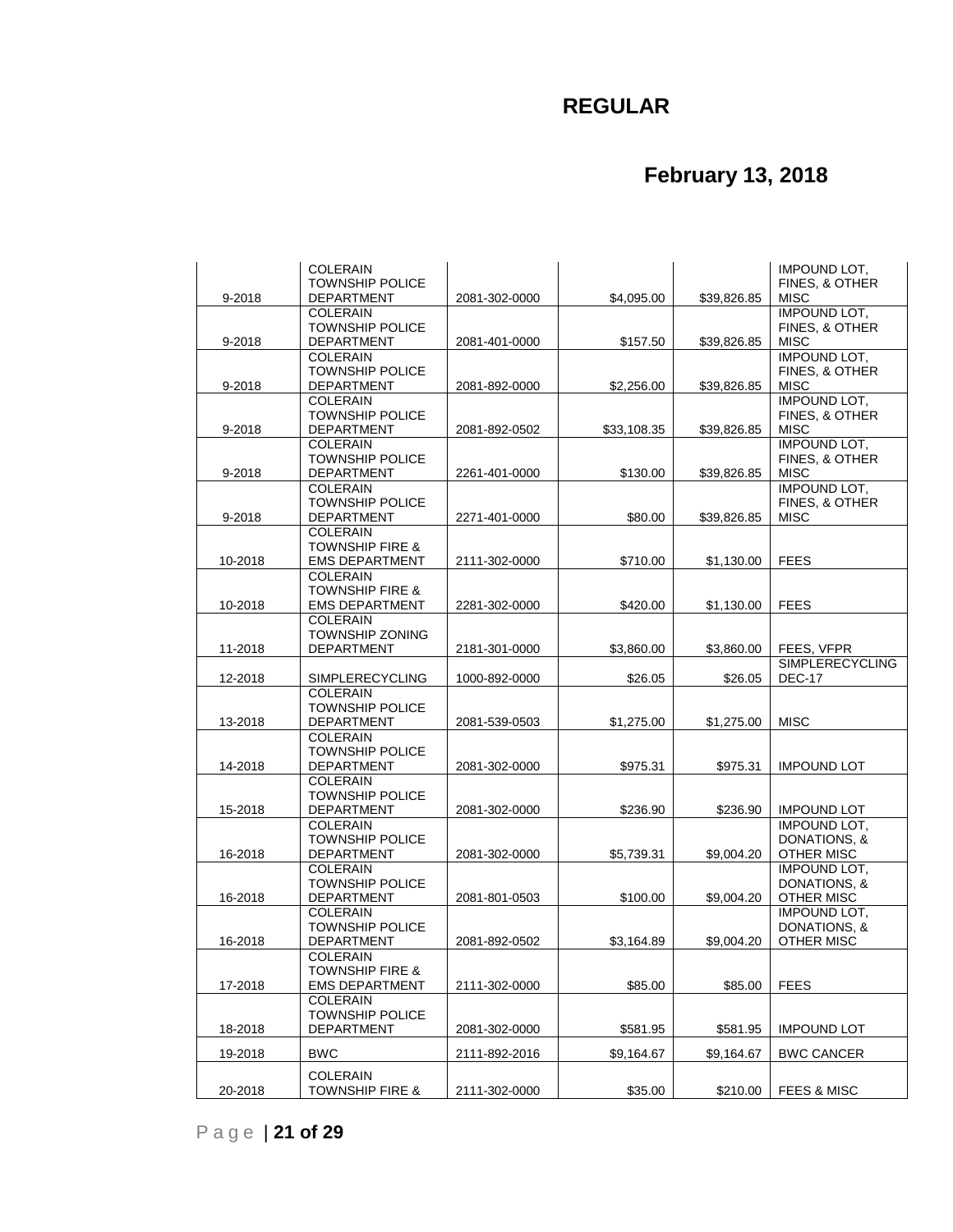|         | <b>EMS DEPARTMENT</b>                                                  |               |              |                |                                                         |
|---------|------------------------------------------------------------------------|---------------|--------------|----------------|---------------------------------------------------------|
| 20-2018 | <b>COLERAIN</b><br><b>TOWNSHIP FIRE &amp;</b><br><b>EMS DEPARTMENT</b> | 2111-892-0000 | \$175.00     | \$210.00       | <b>FEES &amp; MISC</b>                                  |
| 21-2018 | <b>COLERAIN</b><br><b>TOWNSHIP POLICE</b><br><b>DEPARTMENT</b>         | 2081-302-0000 | \$2,306.00   | \$2,306.00     | <b>FEES</b>                                             |
| 22-2018 | <b>COLERAIN</b><br><b>TOWNSHIP ZONING</b><br><b>DEPARTMENT</b>         | 2181-301-0000 | \$1,500.00   | \$5,100.00     | FEES, VFPR, VBML                                        |
| 22-2018 | <b>COLERAIN</b><br><b>TOWNSHIP ZONING</b><br><b>DEPARTMENT</b>         | 2181-302-0000 | \$900.00     | \$5,100.00     | FEES, VFPR, VBML                                        |
| 22-2018 | <b>COLERAIN</b><br><b>TOWNSHIP ZONING</b><br><b>DEPARTMENT</b>         | 2181-399-0000 | \$2,700.00   | \$5,100.00     | FEES, VFPR, VBML                                        |
| 23-2018 | <b>DUSTY RHODES.</b><br><b>HAMILTON COUNTY</b><br><b>AUDITOR</b>       | 2031-101-0000 | \$70,000.00  | \$1,300,000.00 | <b>REAL ESTATE</b><br><b>FIRST HALF</b><br>ADVANCE 2018 |
| 23-2018 | <b>DUSTY RHODES.</b><br><b>HAMILTON COUNTY</b><br><b>AUDITOR</b>       | 2081-101-0000 | \$480,000.00 | \$1,300,000.00 | <b>REAL ESTATE</b><br><b>FIRST HALF</b><br>ADVANCE 2018 |
| 23-2018 | <b>DUSTY RHODES.</b><br><b>HAMILTON COUNTY</b><br><b>AUDITOR</b>       | 2111-101-0000 | \$750,000.00 | \$1,300,000,00 | <b>REAL ESTATE</b><br><b>FIRST HALF</b><br>ADVANCE 2018 |
| 24-2018 | <b>COLERAIN</b><br><b>TOWNSHIP CC &amp;</b><br><b>PARKS</b>            | 2911-892-0303 | \$100.00     | \$7,888.00     | <b>HALL RENTALS &amp;</b><br><b>DONATIONS</b>           |
| 24-2018 | <b>COLERAIN</b><br><b>TOWNSHIP CC &amp;</b><br><b>PARKS</b>            | 2912-802-0299 | \$7.750.00   | \$7.888.00     | <b>HALL RENTALS &amp;</b><br><b>DONATIONS</b>           |
| 24-2018 | <b>COLERAIN</b><br><b>TOWNSHIP CC &amp;</b><br><b>PARKS</b>            | 2912-892-0222 | \$38.00      | \$7,888.00     | <b>HALL RENTALS &amp;</b><br><b>DONATIONS</b>           |
| 25-2018 | <b>COLERAIN</b><br><b>CHAMBERS OF</b><br><b>COMMERCE</b>               | 1000-802-0000 | \$170.00     | \$170.00       | <b>CHAMBER RENTAL</b><br>- JAN 17                       |
| 26-2018 | <b>COLERAIN</b><br><b>TOWNSHIP FIRE &amp;</b><br><b>EMS DEPARTMENT</b> | 2111-892-0000 | \$84.73      | \$84.73        | <b>GARNISHMENT</b><br><b>RELEASE REFUND</b>             |
| 27-2018 | <b>COLERAIN</b><br><b>TOWNSHIP</b><br><b>ADMINISTRATION</b>            | 1000-892-0000 | \$470.00     | \$10,206.30    | AXA-REFUND OF<br><b>CONTRIBUTION</b>                    |
| 27-2018 | <b>COLERAIN</b><br><b>TOWNSHIP</b><br><b>ADMINISTRATION</b>            | 2081-892-0000 | \$3,453.30   | \$10,206.30    | AXA-REFUND OF<br><b>CONTRIBUTION</b>                    |
| 27-2018 | <b>COLERAIN</b><br><b>TOWNSHIP</b><br>ADMINISTRATION                   | 2111-892-0000 | \$6,283.00   | \$10,206.30    | AXA-REFUND OF<br><b>CONTRIBUTION</b>                    |
| 28-2018 | INFINISOURCE, INC                                                      | 1000-892-0000 | \$668.16     | \$668.16       | <b>COBRA PAYMENT -</b><br><b>BOSARGE</b>                |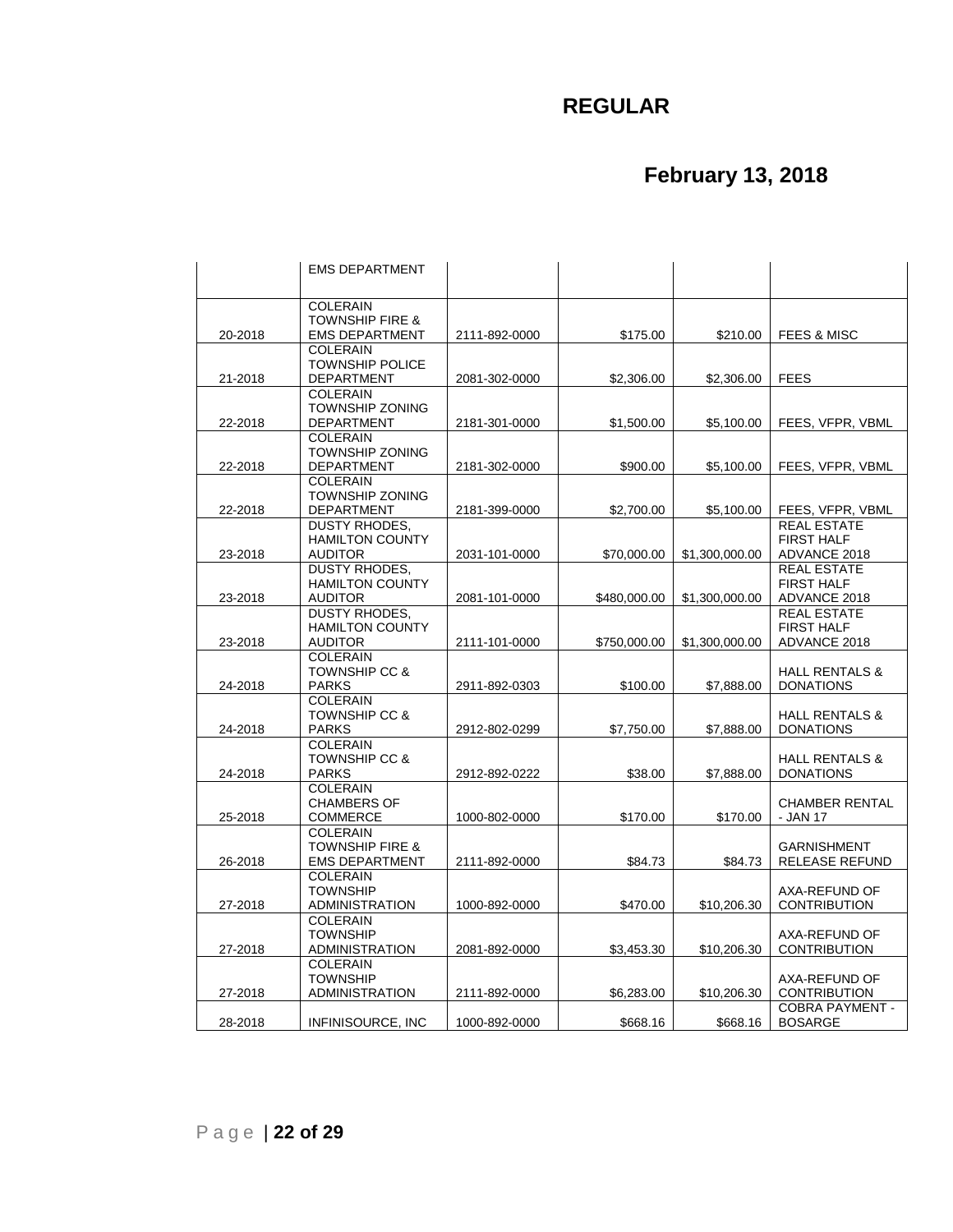| 29-2018 | DUSTY RHODES,<br><b>HAMILTON COUNTY</b><br><b>AUDITOR</b>        | 1000-532-0000 | \$39,359.05 | \$66,924.86 | LGF & LGF<br>SUPPLEMENT-JAN<br>18, MOTOR<br><b>VEHICLE REG-DEC</b><br>17, LOCAL GOVT<br>HGWY-JAN 18, GAS<br>EXISE-JAN 18 |
|---------|------------------------------------------------------------------|---------------|-------------|-------------|--------------------------------------------------------------------------------------------------------------------------|
|         |                                                                  |               |             |             | LGF & LGF<br>SUPPLEMENT-JAN                                                                                              |
| 29-2018 | DUSTY RHODES,<br><b>HAMILTON COUNTY</b><br><b>AUDITOR</b>        | 2011-536-0000 | \$3,096.09  | \$66,924.86 | 18, MOTOR<br><b>VEHICLE REG-DEC</b><br>17, LOCAL GOVT<br>HGWY-JAN 18, GAS<br>EXISE-JAN 18                                |
|         |                                                                  |               |             |             | LGF & LGF<br>SUPPLEMENT-JAN                                                                                              |
| 29-2018 | DUSTY RHODES,<br><b>HAMILTON COUNTY</b><br><b>AUDITOR</b>        | 2021-537-0000 | \$24,469.72 | \$66,924.86 | 18, MOTOR<br><b>VEHICLE REG-DEC</b><br>17, LOCAL GOVT<br>HGWY-JAN 18, GAS<br>EXISE-JAN 18                                |
| 30-2018 | DUSTY RHODES,<br><b>HAMILTON COUNTY</b><br><b>AUDITOR</b>        | 2231-104-0000 | \$25,117.31 | \$40,187.70 | PERMISSIVE MVL<br>TAX-DEC 17,<br><b>MOTOER VEHICLE</b><br><b>LICENSE TAX-DEC</b><br>17                                   |
|         |                                                                  |               |             |             | PERMISSIVE MVL                                                                                                           |
| 30-2018 | <b>DUSTY RHODES,</b><br><b>HAMILTON COUNTY</b><br><b>AUDITOR</b> | 2231-592-0000 | \$15,070.39 | \$40,187.70 | TAX-DEC 17.<br><b>MOTOER VEHICLE</b><br>LICENSE TAX-DEC<br>17                                                            |
| 31-2018 | <b>RED CARPET INN</b>                                            | 1000-103-0000 | \$945.23    | \$945.23    | <b>PERMISSIVE</b><br>SALES TAX-DEC 17                                                                                    |
| 32-2018 | <b>DUSTY RHODES,</b><br><b>HAMILTON COUNTY</b><br><b>AUDITOR</b> | 2912-892-0222 | \$1,798.74  | \$1,798.74  | COA GRANT                                                                                                                |
| 33-2018 | <b>COLERAIN</b><br><b>TOWNSHIP POLICE</b><br><b>DEPARTMENT</b>   | 2261-892-0505 | \$1,712.57  | \$1,712.57  | <b>DEA</b>                                                                                                               |
|         | <b>COLERAIN</b><br><b>TOWNSHIP POLICE</b>                        |               |             |             |                                                                                                                          |
| 34-2018 | <b>DEPARTMENT</b><br><b>COLERAIN</b>                             | 2081-302-0000 | \$185.40    | \$185.40    | <b>IMPOUND LOT</b>                                                                                                       |
| 35-2018 | <b>TOWNSHIP POLICE</b><br><b>DEPARTMENT</b>                      | 2081-302-0000 | \$334.75    | \$334.75    | <b>IMPOUND LOT</b>                                                                                                       |
| 36-2018 | <b>COLERAIN</b><br><b>TOWNSHIP POLICE</b><br>DEPARTMENT          | 2081-302-0000 | \$2,605.00  | \$6,437.27  | <b>IMPOUND LOT.</b><br>GIFTS, & OTHER<br>MISC                                                                            |
| 36-2018 | <b>COLERAIN</b><br><b>TOWNSHIP POLICE</b><br>DEPARTMENT          | 2081-801-0503 | \$100.00    | \$6,437.27  | <b>IMPOUND LOT,</b><br>GIFTS, & OTHER<br><b>MISC</b>                                                                     |
| 36-2018 | <b>COLERAIN</b><br><b>TOWNSHIP POLICE</b><br><b>DEPARTMENT</b>   | 2081-892-0000 | \$637.62    | \$6,437.27  | <b>IMPOUND LOT.</b><br>GIFTS, & OTHER<br><b>MISC</b>                                                                     |
| 36-2018 | <b>COLERAIN</b><br><b>TOWNSHIP POLICE</b><br><b>DEPARTMENT</b>   | 2081-892-0502 | \$3,094.65  | \$6,437.27  | <b>IMPOUND LOT.</b><br>GIFTS, & OTHER<br>MISC                                                                            |
|         |                                                                  |               |             |             |                                                                                                                          |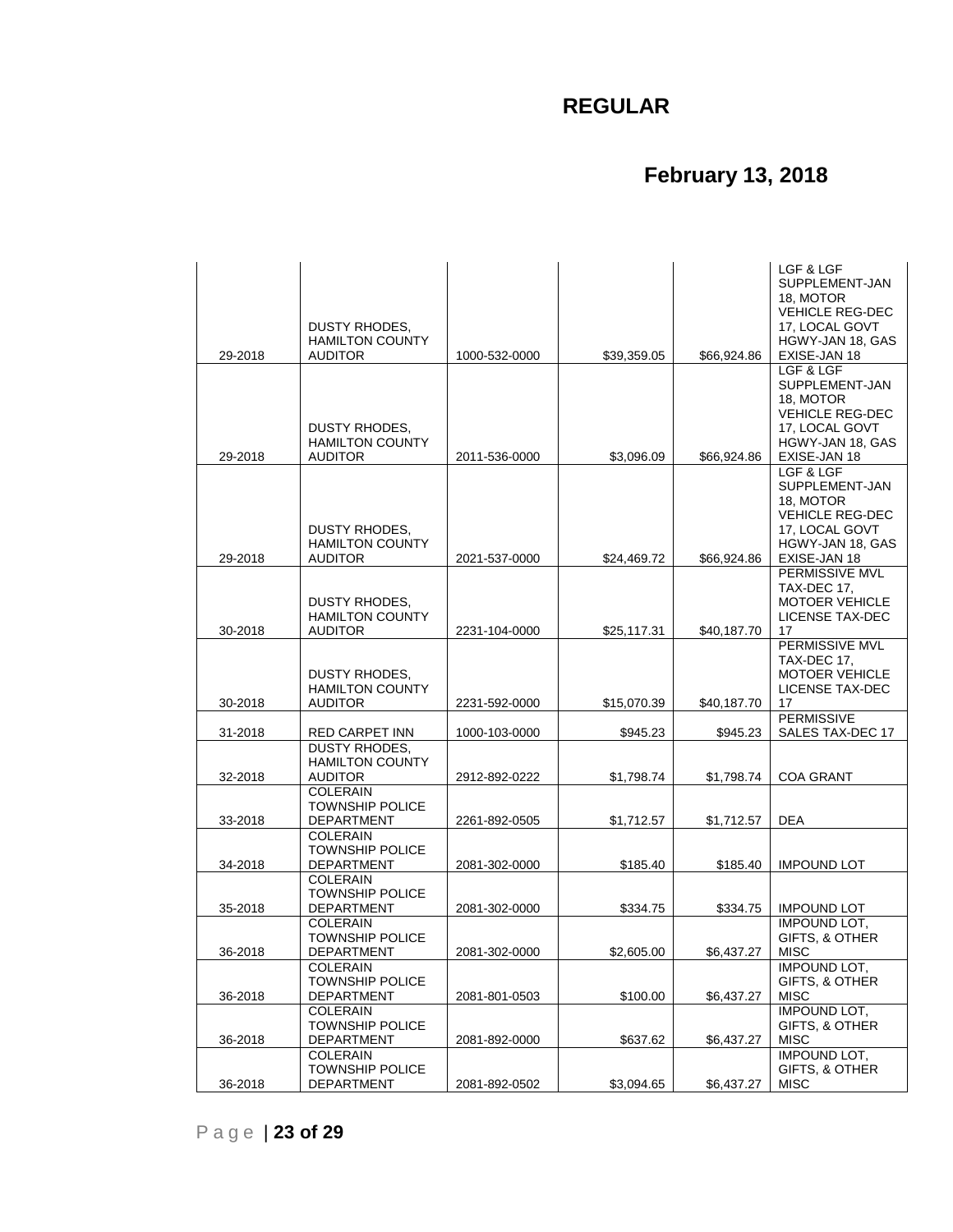| 37-2018 | <b>COLERAIN</b><br><b>TOWNSHIP FIRE &amp;</b><br><b>EMS DEPARTMENT</b> | 2111-892-0000 | \$20.00       | \$20.00     | <b>MISC</b>                                   |
|---------|------------------------------------------------------------------------|---------------|---------------|-------------|-----------------------------------------------|
| 38-2018 | <b>INTOWN SUITES</b>                                                   | 1000-103-0000 | \$543.00      | \$543.00    | <b>PERMISSIVE</b><br>SALES TAX DEC-17         |
| 39-2018 | RUMPKE WASTE,<br><b>INCORPORATED</b>                                   | 1000-302-0101 | \$76,800.54   | \$76,800.54 | <b>TONNAGE FEES -</b><br><b>DEC 17</b>        |
| 40-2018 | <b>COLERAIN</b><br><b>TOWNSHIP POLICE</b><br><b>DEPARTMENT</b>         | 2081-302-0000 | \$242.05      | \$242.05    | <b>IMPOUND LOT</b>                            |
| 41-2018 | <b>COLERAIN</b><br><b>TOWNSHIP POLICE</b><br><b>DEPARTMENT</b>         | 2081-302-0000 | \$473.65      | \$473.65    | <b>IMPOUND LOT</b>                            |
| 42-2018 | <b>COLERAIN</b><br><b>TOWNSHIP POLICE</b><br><b>DEPARTMENT</b>         | 2081-302-0000 | \$185.40      | \$185.40    | <b>IMPOUND LOT</b>                            |
| 43-2018 | <b>COLERAIN</b><br><b>TOWNSHIP POLICE</b><br><b>DEPARTMENT</b>         | 2081-302-0000 | \$3,250.00    | \$8,701.82  | <b>IMPOUND LOT &amp;</b><br>OTHER MISC        |
| 43-2018 | <b>COLERAIN</b><br><b>TOWNSHIP POLICE</b><br><b>DEPARTMENT</b>         | 2081-892-0000 | \$2,256.00    | \$8,701.82  | <b>IMPOUND LOT &amp;</b><br>OTHER MISC        |
| 43-2018 | <b>COLERAIN</b><br><b>TOWNSHIP POLICE</b><br><b>DEPARTMENT</b>         | 2081-892-0502 | \$3,195.82    | \$8,701.82  | <b>IMPOUND LOT &amp;</b><br>OTHER MISC        |
| 44-2018 | COI FRAIN<br><b>TOWNSHIP FIRE &amp;</b><br><b>EMS DEPARTMENT</b>       | 2111-302-0000 | \$335.00      | \$335.00    | <b>FEES</b>                                   |
| 45-2018 | <b>COLERAIN</b><br><b>TOWNSHIP POLICE</b><br><b>DEPARTMENT</b>         | 2081-892-0000 | \$1,090.80    | \$1,090.80  | <b>DEA</b>                                    |
| 46-2018 | <b>COLERAIN</b><br><b>TOWNSHIP POLICE</b><br><b>DEPARTMENT</b>         | 2081-892-0000 | \$1,987.68    | \$1,987.68  | <b>DEA</b>                                    |
| 47-2018 | <b>COLERAIN</b><br><b>TOWNSHIP POLICE</b><br><b>DEPARTMENT</b>         | 2261-892-0505 | \$12,991.76   | \$12,991.76 | <b>DEA</b>                                    |
| 48-2018 | <b>COLERAIN</b><br><b>TOWNSHIP POLICE</b><br><b>DEPARTMENT</b>         | 2261-892-0505 | \$18,580.78   | \$18,580.78 | <b>DEA</b>                                    |
| 49-2018 | <b>CINCINNATI BELL</b>                                                 | 1000-302-0000 | \$73,726.62   | \$73,726.62 | 4Q17-FRANCHISE<br><b>FEE</b>                  |
| 49-2018 | <b>CINCINNATI BELL</b>                                                 | 1000-302-0000 | $-$73,726.62$ | \$0.00      | <b>CREATION OF NEW</b><br><b>REVENUE CODE</b> |
| 49-2018 | <b>CINCINNATI BELL</b>                                                 | 1000-303-0000 | \$73,726.62   | \$0.00      | <b>CREATION OF NEW</b><br>REVENUE CODE        |
| 50-2018 | RUMPKE WASTE,<br><b>INCORPORATED</b>                                   | 1000-302-0101 | \$570.08      | \$570.08    | <b>TIPPING FEES -</b><br><b>NOV 17</b>        |
| 51-2018 | <b>DYNERGY</b>                                                         | 1000-892-0000 | \$5,789.47    | \$5,789.47  | NOV-17 GRANT                                  |
| 52-2018 | <b>COLERAIN</b><br><b>TOWNSHIP POLICE</b><br><b>DEPARTMENT</b>         | 2081-302-0000 | \$185.40      | \$185.40    | <b>IMPOUND LOT</b>                            |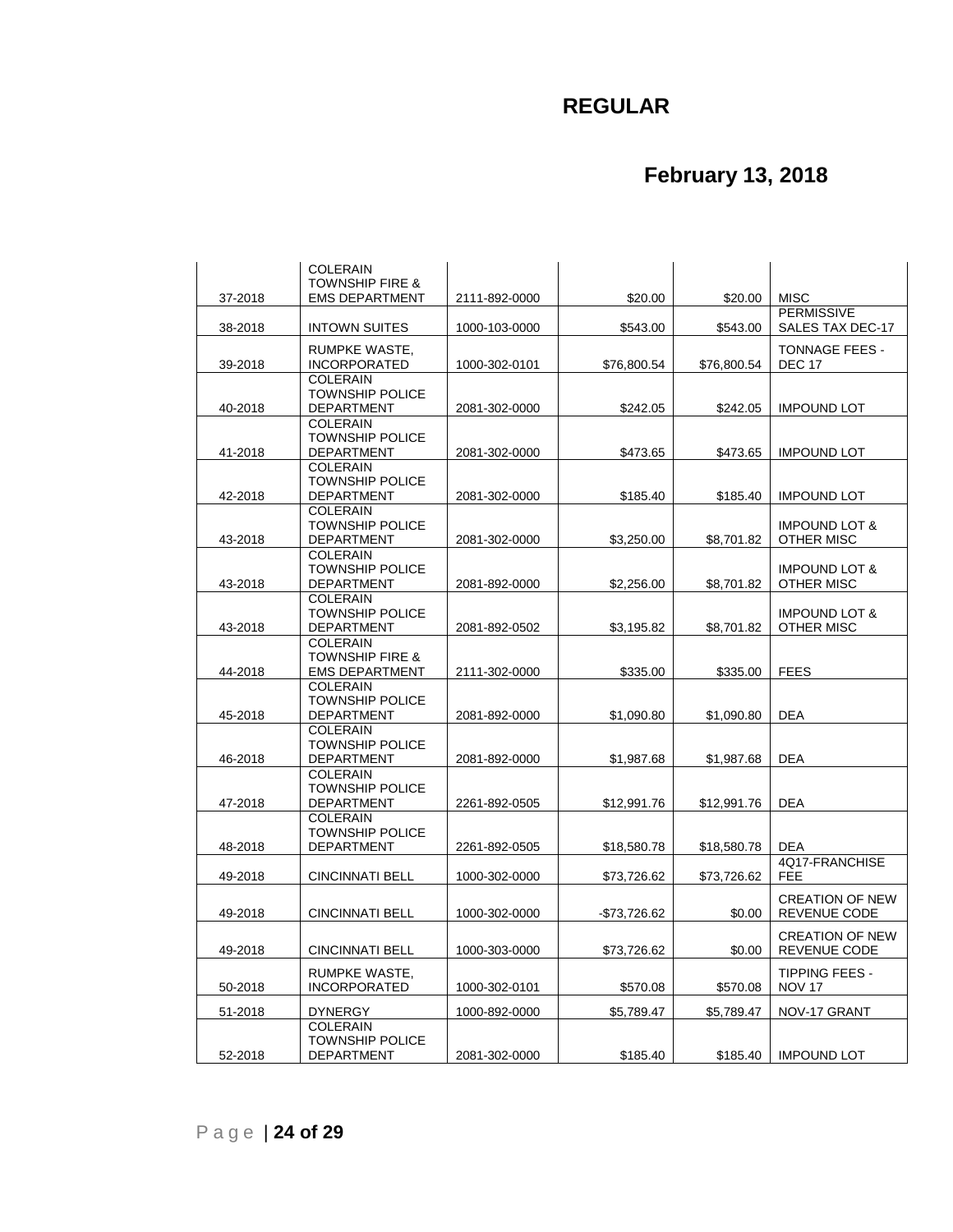| 53-2018 | <b>COLERAIN</b><br><b>TOWNSHIP FIRE &amp;</b><br><b>EMS DEPARTMENT</b> | 2111-302-0000 | \$35.00      | \$35.00      | <b>FEES</b>                                     |
|---------|------------------------------------------------------------------------|---------------|--------------|--------------|-------------------------------------------------|
|         | COI FRAIN                                                              |               |              |              |                                                 |
| 54-2018 | <b>TOWNSHIP FIRE &amp;</b><br><b>EMS DEPARTMENT</b>                    | 2111-892-0000 | \$400.00     | \$400.00     | <b>MISC</b>                                     |
|         | <b>COLERAIN</b>                                                        |               |              |              |                                                 |
| 55-2018 | <b>TOWNSHIP POLICE</b><br><b>DEPARTMENT</b>                            | 2081-302-0000 | \$1,305.00   | \$1,305.00   | <b>IMPOUND LOT</b>                              |
|         | <b>COLERAIN</b>                                                        |               |              |              |                                                 |
|         | <b>TOWNSHIP</b>                                                        |               |              |              |                                                 |
| 56-2018 | <b>COMMUNITY</b><br><b>CENTER</b>                                      | 2912-802-0299 | \$257.50     | \$257.50     | <b>HALL RENTALS</b>                             |
|         | <b>COLERAIN</b>                                                        |               |              |              |                                                 |
| 57-2018 | <b>TOWNSHIP ZONING</b><br>DEPARTMENT                                   | 1000-892-0000 | \$1.05       | \$36.05      | <b>FEES</b>                                     |
|         | <b>COLERAIN</b>                                                        |               |              |              |                                                 |
| 57-2018 | <b>TOWNSHIP ZONING</b><br><b>DEPARTMENT</b>                            | 2181-302-0000 | \$35.00      | \$36.05      | <b>FEES</b>                                     |
|         | <b>COLERAIN</b>                                                        |               |              |              |                                                 |
|         | <b>TOWNSHIP FIRE &amp;</b>                                             |               |              |              | <b>EMS REVENUE</b>                              |
| 59-2018 | <b>EMS DEPARTMENT</b>                                                  | 2281-302-0000 | \$121.869.78 | \$121,869.78 | COLLECTED JAN-18                                |
| 60-2018 | <b>INVESTMENT</b>                                                      | 1000-701-0000 | \$36.848.14  | \$39,083.33  | <b>GROSS INTEREST</b><br><b>EARNINGS JAN-18</b> |
|         |                                                                        |               |              |              | <b>GROSS INTEREST</b>                           |
| 60-2018 | <b>INVESTMENT</b>                                                      | 2011-701-0000 | \$213.18     | \$39,083.33  | <b>EARNINGS JAN-18</b>                          |
|         |                                                                        |               |              |              | <b>GROSS INTEREST</b>                           |
| 60-2018 | <b>INVESTMENT</b>                                                      | 2021-701-0000 | \$1,399.76   | \$39,083.33  | <b>EARNINGS JAN-18</b>                          |
|         |                                                                        |               |              |              | <b>GROSS INTEREST</b>                           |
| 60-2018 | <b>INVESTMENT</b>                                                      | 2231-701-0000 | \$622.25     | \$39,083.33  | <b>EARNINGS JAN-18</b>                          |
| 61-2018 | <b>PRIMARY</b>                                                         | 1000-701-0000 | \$132.61     | \$140.63     | INTEREST JAN-18                                 |
| 61-2018 | <b>PRIMARY</b>                                                         | 2011-701-0000 | \$0.76       | \$140.63     | INTEREST JAN-18                                 |
| 61-2018 | <b>PRIMARY</b>                                                         | 2021-701-0000 | \$5.03       | \$140.63     | INTEREST JAN-18                                 |
| 61-2018 | <b>PRIMARY</b>                                                         | 2231-701-0000 | \$2.23       | \$140.63     | INTEREST JAN-18                                 |
|         | <b>COLERAIN</b><br><b>TOWNSHIP POLICE</b>                              |               |              |              |                                                 |
| 63-2018 | <b>DEPARTMENT</b>                                                      | 2081-892-0000 | \$921.12     | \$921.12     | DEA - COOPER                                    |
|         | <b>COLERAIN</b>                                                        |               |              |              |                                                 |
|         | <b>TOWNSHIP</b><br><b>COMMUNITY</b>                                    |               |              |              |                                                 |
| 64-2018 | <b>CENTER</b>                                                          | 2912-802-0299 | \$283.25     | \$283.25     | <b>HALL RENTAL</b>                              |
| 67-2018 | <b>CONSTELLATION</b>                                                   | 1000-892-0000 | \$6,072.63   | \$6,072.63   | <b>GAS COMMISSION -</b><br><b>DEC 17</b>        |
| 68-2018 | PNC BANK                                                               | 1000-892-0000 | \$96.26      |              | PCARD REWARDS                                   |
|         |                                                                        |               |              | \$385.03     |                                                 |
| 68-2018 | PNC BANK                                                               | 2021-892-0000 | \$96.26      | \$385.03     | PCARD REWARDS                                   |
| 68-2018 | PNC BANK                                                               | 2081-892-0000 | \$96.25      | \$385.03     | <b>PCARD REWARDS</b>                            |
| 68-2018 | PNC BANK                                                               | 2111-892-0000 | \$96.26      | \$385.03     | <b>PCARD REWARDS</b>                            |
|         |                                                                        |               |              |              |                                                 |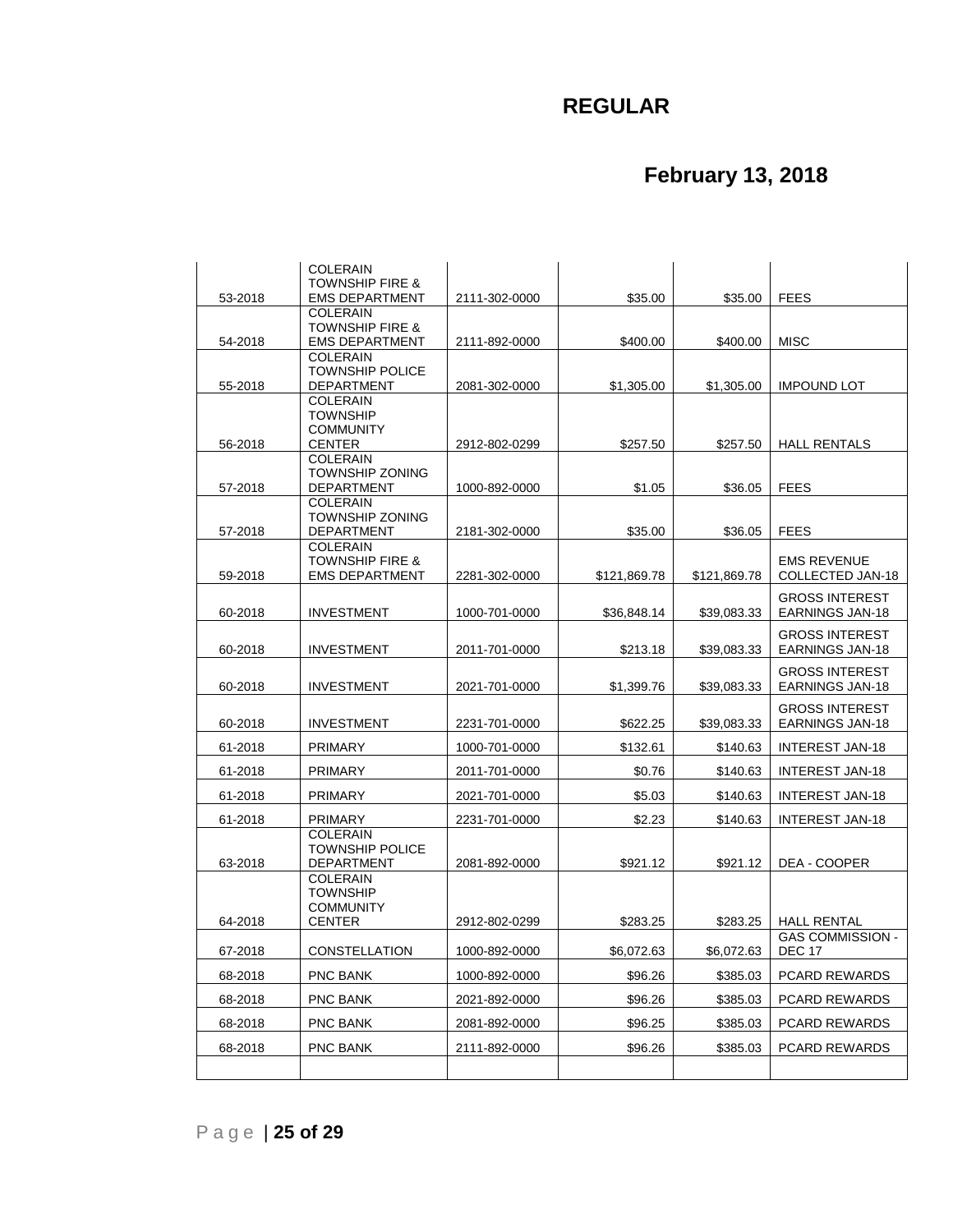## **February 13, 2018**

| Total       |                                  |  |
|-------------|----------------------------------|--|
| D.<br>venue | 70<br>184<br>ጥ<br>Q∩⊿<br>۰D<br>ີ |  |

Mrs. Harlow said the un-Audited Financial Report for the Year-Ended December 31, 2017 has been filed with the Auditor of State of Ohio and is available for public review. Copies of the financial report can be found on the website's document library under finance department or by contacting Mrs. Harlow.

Mrs. Harlow said the 2017 data has been sent to Ohio Checkbook.

#### **TRUSTEES' REPORT**

Mr. Insco noted that February is Black History Month.

Mr. Insco made a motion to direct staff to develop a cost proposal for a children's' summer camp, a one-time primitive camping event at Heritage Park and a river float.

Mr. Unger offered the second. No discussion and the roll was called:

Mr. Insco. "Aye" Mr. Rajagopal. "Aye" Mr. Unger. "Aye"

He also requested the staff investigate solar for lighting and ask if ODOT will pay for the lighting/electric service. He also suggested we ask if probationers are available to clear out brush along Ronald Reagan Highway ramps.

Mr. Insco offered his thanks to those who donated to the Northbrook residents who lost their homes as the result of fires.

Mr. Insco said we will hold second interviews for the administrator candidates on February 27, 2018, at 5:30PM. He said there are two applicants in attendance.

He offered his thanks to Bob Thinnes for hosting the Crimestoppers breakfast here in Colerain.

Mr. Rajagopal thanked everyone and said this was the best meeting he's seen. The participation is amazing. He shared the good news that with a partnership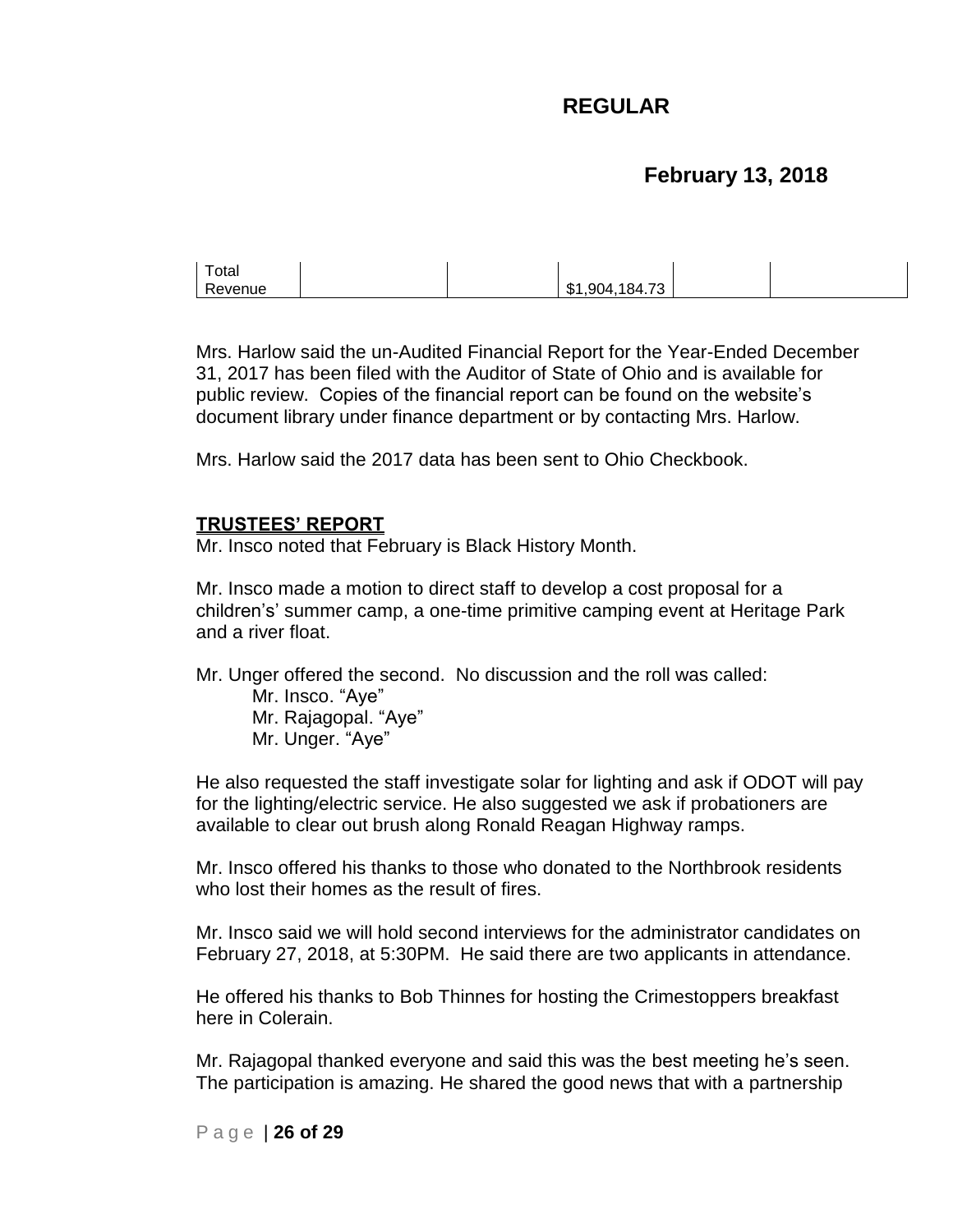### **February 13, 2018**

with the County Engineer, East Miami River Road and Kemper Road with receive road work with no cost to Township. He said the Ohio Township Association's Winter Conference was very educational. He said he attended seminars on such topics as budgeting and economic development. He said it was inspiring and there were many networking opportunities.

Mr. Unger said he does not possess one of the expense cards and does not plan to have expenses for the Township.

Mr. Unger said Mr. McVay has discussed outsourcing mowing for the Township. He said Mr. McVay has made some drastic errors with his comparison with Northwest Schools. The acreage Mr. McVay cited for the schools does not take into account buildings, parking lots, stadiums, etc.

Mr. Unger said that Mr. McVay made predictions in 2011-2013 that the Township was spending into "financial armageddon" by 2018. Mr. Unger said that we are obviously in sound financial shape.

Mr. Unger read a letter to the editor written by Mr. McVay citing reasons the Colerain Police Department should not combine forces.

Mr. Unger also said he was looking at pick-up trucks at a Ford dealership and none of them were \$34,000. Nothing on the lot was that inexpensive and most were closer to \$40,000.

God rest the souls of the police officers in Westerville.

#### **CITIZEN ADDRESS: QUESTIONS CONCERNING TODAY'S AGENDA**

Steve Pfeiffer asked for an update on the electric aggregation issue he mentioned at the last meeting.

Mr. Milz said he did reach out to Duke. He said the Ohio Public Utilities Commission did authorize an increase in rate for a specific type of rate, but the Township doesn't have anything to do with that.

Rachel McKinney said she is happy to have the second K9 and suggested the Police Department offer a skills demonstration.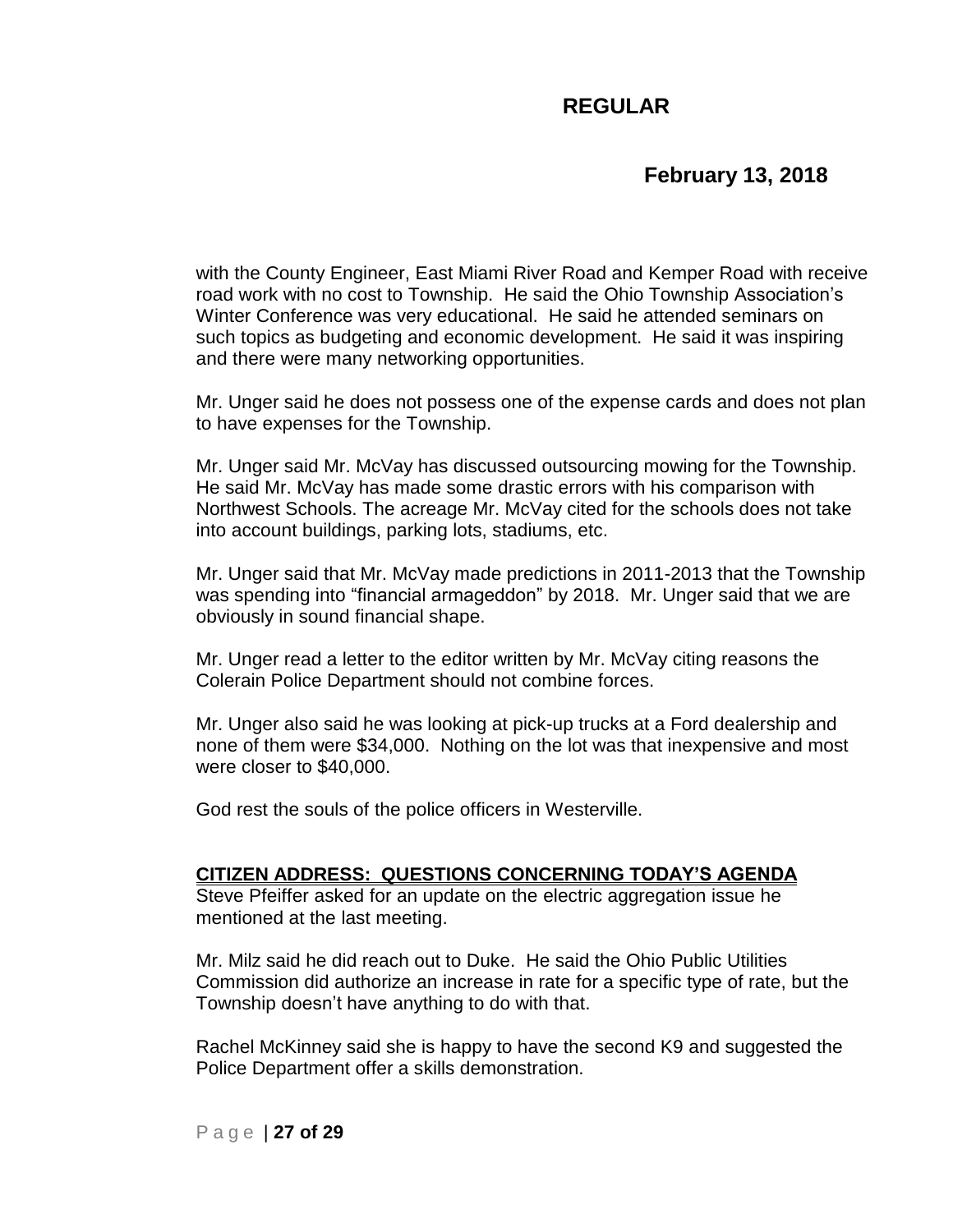### **February 13, 2018**

Jim Acton spoke about litter on Compton Road from Pippin Road to the Mt. Healthy corporation limits. Mr. Milz said this is a county road and the litter is under the prevue of the Hamilton County Department of Environmental Services.

Mr. Acton also spoke about the landscaping at the interchanges and the Colerain Ave. bridge over 275. He said the signage on the bridge is not readable.

Mr. Milz said we have a proposal and can bring to the Board in March. He said new programs and policies will have a budget impact.

In response to Mr. Acton, Mr. Milz said Cerkl has 750 subscribers.

Mr. Acton said Jeffrey Allen Corporation is one of the highest bidders and other people can give better prices. Mr. Insco said they do areas for free.

Matt Tietsort thanked the Board for the road projects. He also thanked the Board for returning Waycross.

Chris Green spoke about the fires and said he is a certified home inspector. He said he could offer classes to train homeowners on what to look for.

Kathy Mohr asked about the TruGreen contract. Mr. Milz said it was \$7,260 and the lowest of bids.

Ms. Mohr asked about towing. Mr. Unger said that when you come to collect the vehicle, you pay the towing fee.

Ms. Mohr asked about the pay increases. Mr. Milz said the raises have been assigned and we are now having evaluation meetings. This will be available by the first paid period in march.

Ms. Mohr again asked the Board to consider the CIC loan repayment. Mr. Insco said this was allocated for the Banning Road project. Mr. Milz said the Board has not made a commitment where the money will come from.